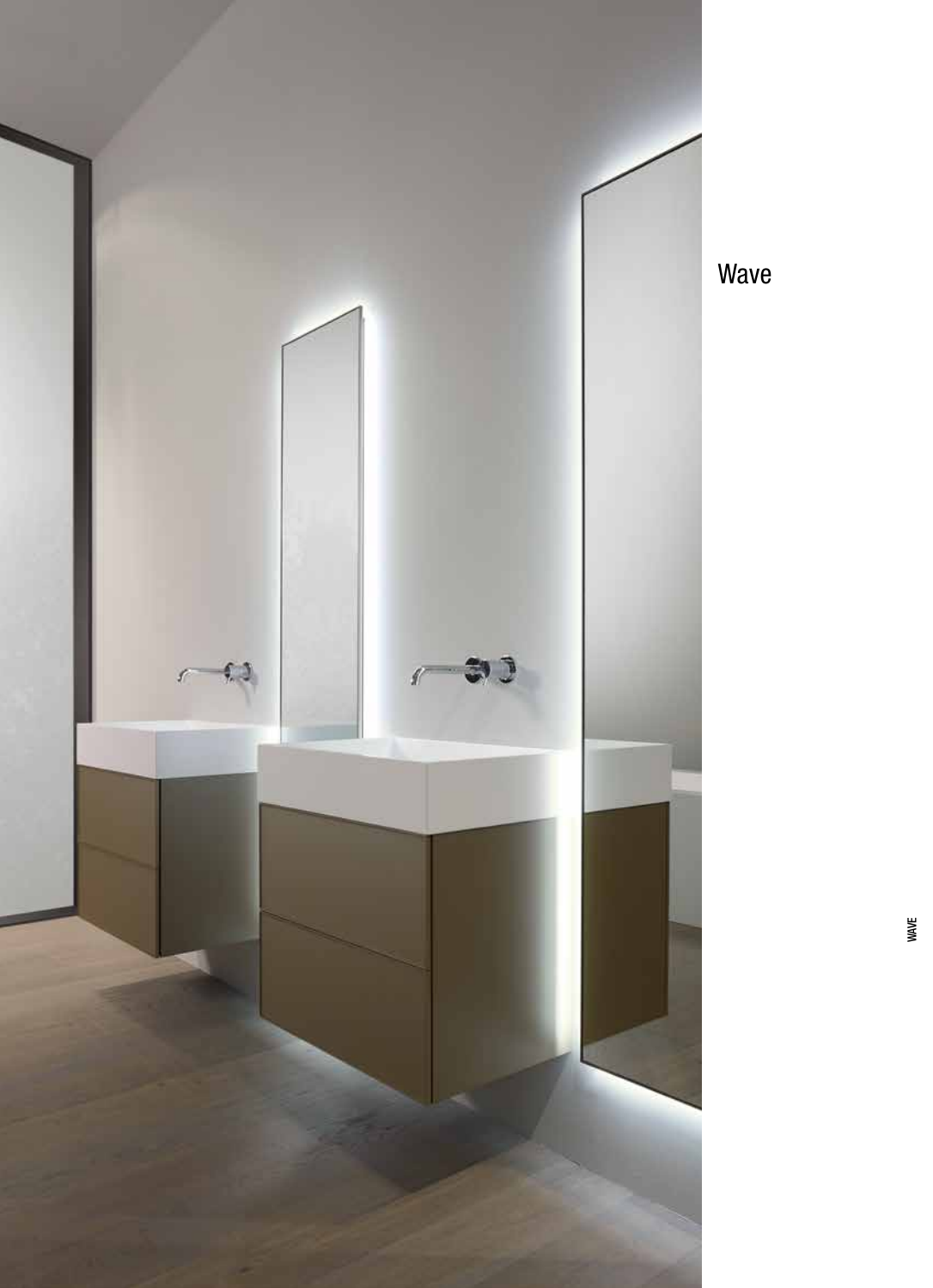## **Opaco - Mat - Matt - Matt**

#### Basi, pensili e colonne

L'articolo si intende laccato interamente, interno ed esterno, con finitura opaca nei colori previsti in campionario, compreso il telaio in alluminio dei frontali di ante e cassetti.

#### Bases, meubles hauts et colonnes

L'article est entièrement laqué, à l'intérieur et à l'extérieur, avec une finition mat dans les couleurs de la collection , compris aussi le cadre en aluminium des portes et des tiroirs.

#### Bases, wall cabinets and cupboards

This item is entirely lacquered, both inside and outside, with a matt finish in the colours available in the sample book, including the aluminum frame of the doors and drawers.

#### Basiselemente, Hängeschränke und Hochschränke

Basiselemente, Hängeschränke und Hochschränke

Diese Artikel sind vollständig lackiert, innen und außen, Ausführung matt in den Musterfarben, einschließlich Aluminiumelemente der Frontseiten der Türen und Schubladen.

# **Colori a campione - Coloris sur échantillon - Sample colours - Farben nach Munstern**

È possibile realizzare ogni tipo di colore RAL, NCS e su campione con un aumento di 150 punti sul prezzo totale.

Il est possible de réaliser chaque type de couleur RAL, NCS et selon échantillon avec une augmentation de 150 points sur le prix total de la composition.

Any RAL, NCS or sample colour can be provided for an extra charge of 150 points over the total price of the composition.

Dans la version push, ouverture simplement par un léger contact de la façade dans n'importe quel point et fermeture avec une simple pression en poussant le tiroir vers l'interne, le mouvement dans la partie finale est ralenti doucement.

Es ist möglich, jede Farbe nach Muster oder RAL, NCS Farbe herzustellen, mit einem Aufpreis von 150 Punkte auf den Gesamtpreis der Komposition.

# **Cassetto interno - Tiroir interièur - Inner drawer - Innenschublade**

Il prezzo di un cassetto interno, dove tecnicamente installabile è di 120 punti

Si techniquement faisable, le prix de chaque tiroir intérne est de 120 points.

If technically possible, the price of each inner drawer is 120 points.

Der Preis einer Innenschublade, soweit technisch einbaubar, beträgt 120 Punkte.

# **Cassetti Legrabox- Tiroirs Legrabox- Legrabox drawers - Legrabox Schublade**

La serie è equipaggiata con cassetti Blum Legrabox che rappresentano il top di gamma dell'azienda leader mondiale del settore. Elevato comfort di movimento, sistema ammortizzato integrato. Nella versione push, apertura con il semplice tocco in un qualsiasi punto del frontale e chiusura con una leggera pressione, "lanciando" il cassetto verso l'interno, il movimento si arresta dolcemente nella parte finale. Oltre alle doti meccaniche Legrabox si distingue anche per l'elegante design ed i materiali come le sponde con vetro fumé di 10 mm di spessore.

La collection utilise des tiroirs Blum Legrabox qui représente le top de gamme du leader mondial du secteur. Confort de mouvement particulièrement élevé, système blumotion intégré.

Non seulement Legrabox a les compétences mécaniques mais se distingue aussi pour le design et les matériaux utilisés comme par exemple les côtés en verre fumé en épaisseur 10 mm.

The collection uses Blum Legrabox drawers representing the top of the range of the worldwide leader producer.

High comfortable movement with integrated slow motion system. By the push version, opening with a simple touch in any place of the front and closing by a slight pressure pushing the drawer which stops slowly at the end of the movement.

Legrabox is well known not only for the technical features but also for the design and the used material i.e. the smoked glass sides 10 mm thick

Die Kollektion benutzt die Blum Lagrabox Schubladen die das Spitzmodel des weltweiten Marktführers im Bereich darstellen.

Höherer Bewegungskomfort mit integriertem Slow Motion System. Bei der Push Version, Öffnung durch einen einfachen Antippen in jeder Position auf den Fronten und Schließen mit einen leichten Zudrückt. Die Bewegung wird am Ende sänftig gebremst.

Legrabox fällt nicht nur für die technischen Eigenschaften aus, sondern auch für das Design und die Materialen wie z.B. die erhöhten Zargen aus Rauchglas mit einer Stärke von 10 mm.





Finitions et caractéristiques techniques Finishes and technical specifications Ausführungen und technische Eigenschaften

#### Finiture e caratteristiche tecniche

# Finitions et caractéristiques techniques Finishes and technical specifications Ausführungen und technische Eigenschaften

*Colori opachi non disponibili nella finitura lucida · Opaque colors not available in glossy finish*







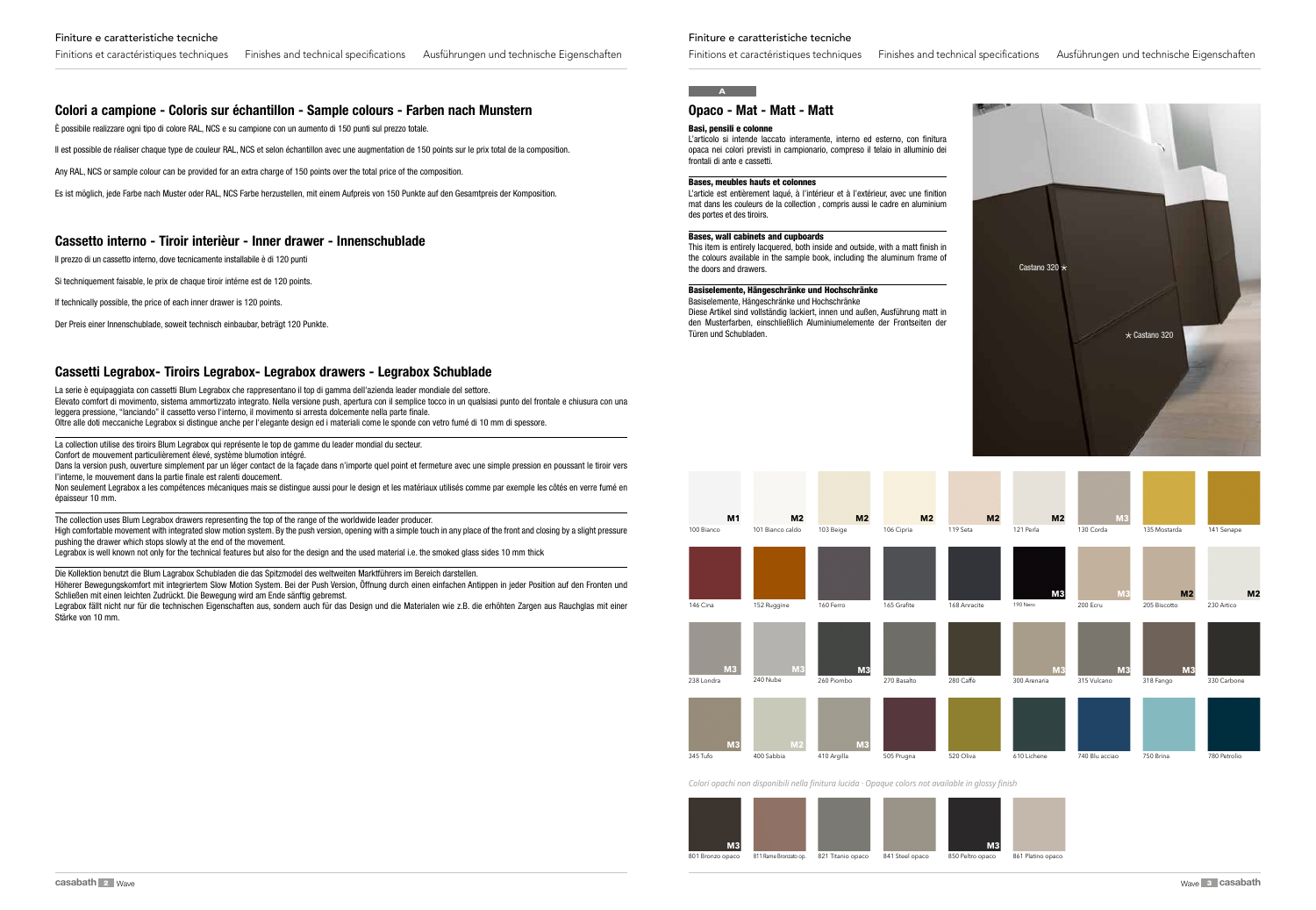# **Rovere - Rouvre - Oak - Eiche**

# **Rovere Laccato - Rouvre laqué - Laquered Oak - Lackiert Eiche**

Basi

L'articolo si intende impiallacciato in Rovere, nelle tonalità previste dal campionario, oppure spazzolato e laccato a poro aperto nei colori previsti dal campionario, esclusivamente per i fianchi esterni le ante e i frontali dei cassetti.

Il telaio in alluminio dei frontali è sempre verniciato in finitura Opaca o Effetto Metallo (da specificare al momento dell'ordine)

Il colore interno è il solito scelto per il telaio in alluminio dei cassetti o le ante.

#### Pensili e colonne

L'articolo si intende interamente, esterno ed interno, impiallacciato in Rovere, nelle tonalità previste dal campionario, oppure spazzolato e laccato a poro aperto nei colori previsti dal campionario.

L'article a une finition Rouvre plaqué, dans tous les couleurs de la collection, ou bien avec une finition rouvre laqué dans tous les couleurs de la collection, exclusivement pour les joues externes, les portes et les façades des tiroirs.

Le cadre en aluminium des portes et des tiroirs est toujours laqué dans les couleurs de la collection disponible en mat ou effet métal, à spécifier au moment de la commande. Le couleur à l'intérieur est le meme de celui choisi pour le cadre en aluminium pour les portes ou les tiroirs.

Il telaio in alluminio dei frontali è sempre verniciato in finitura Opaca o Effetto Metallo (da specificare al momento dell'ordine)

La finitura Rovere laccata, viene realizzata mediante levigatura del pannello con spazzole speciali che eliminano la parte più superficiale del legno evidenziandone le venature e successiva laccatura a poro aperto con prodotti poliuretanici nei colori del campionario.

#### **Bases**

La finition rouvre laqué, est réalisée par polissage du panneau avec des brosses spéciales qui éliminent la partie la plus superficielle du bois en mettant en valeurs les veines et après avec un lacquage à pores ouverts realisé avec des produits de polyuréthane dans les couleurs de la collection.

#### Meubles hauts et colonnes

L'article est entièrement, à l'intérieur et à l'extérieur, avec une finition rouvre laqué ou bien dans le rouvre plaqué, toujours dans tous les couleurs de la collection. Le cadre en aluminium des portes et des tiroirs est toujours laqué dans les couleurs de la collection disponible en mat ou effet métal, à spécifier au moment de la commande.

#### Bases

This item is finished with veneer oak wood in colors as shown in a sample book, or brushed and lacquered in the same colors only in the outer sides, doors and grins of drawers.doors and fronts of drawers.

The aluminum frame of the fronts is always lacquered in matt and metallic colours. Please specify the colour of the frame by the order.

The inside colour is the same selected for the aluminum frame of the doors and drawers.

#### Wall cabinets and cupboards

This item externally and internally is finished with veneer oak wood available in colors as shown in a sample book, or brushed and lacquered in the same colors. The aluminum frame of the fronts is always lacquered in matt and metallic colours. Please specify the colour of the frame by the order.

The brushed finish is obtained by polishing the panel with special brushes that remove the outermost part of the wood and highlight its veins. The painting is made using polyurethane varnishes, as stated in the sample book.

#### Basiselemente

Die ausschließlich an den Außenwänden, den Türen und Schubladenfronten dieses Artikel sind Eiche Furnier, erhältlich in den Musterfarben. Ebenfalls erhältlich gebürstet und lackiert in den entsprechenden Farben.

Die Aluminiumelemente der Frontseiten sind in den Matten und metallischen Musterfarben verfügbar (bei der Bestellung anzugeben) Die Farbe des Innenraums ist die selbe der Aluminiumelemente der Schubladen und Türen

#### Hängeschränke und Hochschränke

Die Innen- und Außenseiten dieses Artikel sind Eiche Furnier, erhältlich in den Musterfarben. Ebenfalls erhältlich gebürstet und lackiert in den entsprechenden Farben. Die Aluminiumelemente der Frontseiten sind in den Matten und metallischen Musterfarben verfügbar (bei der Bestellung anzugeben)

Die gebürstet Ausführung entsteht durch Schleifen der Platte mit Spezialbürsten, die den oberflächlichsten Teil des Holzes entfernen und die Maserung hervortreten lassen. Für die Behandlung werden Polyurethanprodukte verwendet, siehe Musterbeispiele.



00 Rovere Sbiancato 01 Rovere Naturale 02 Rovere Silve





Finitions et caractéristiques techniques Finishes and technical specifications Ausführungen und technische Eigenschaften

Finiture e caratteristiche tecniche

# **B**

# Finitions et caractéristiques techniques Finishes and technical specifications Ausführungen und technische Eigenschaften



















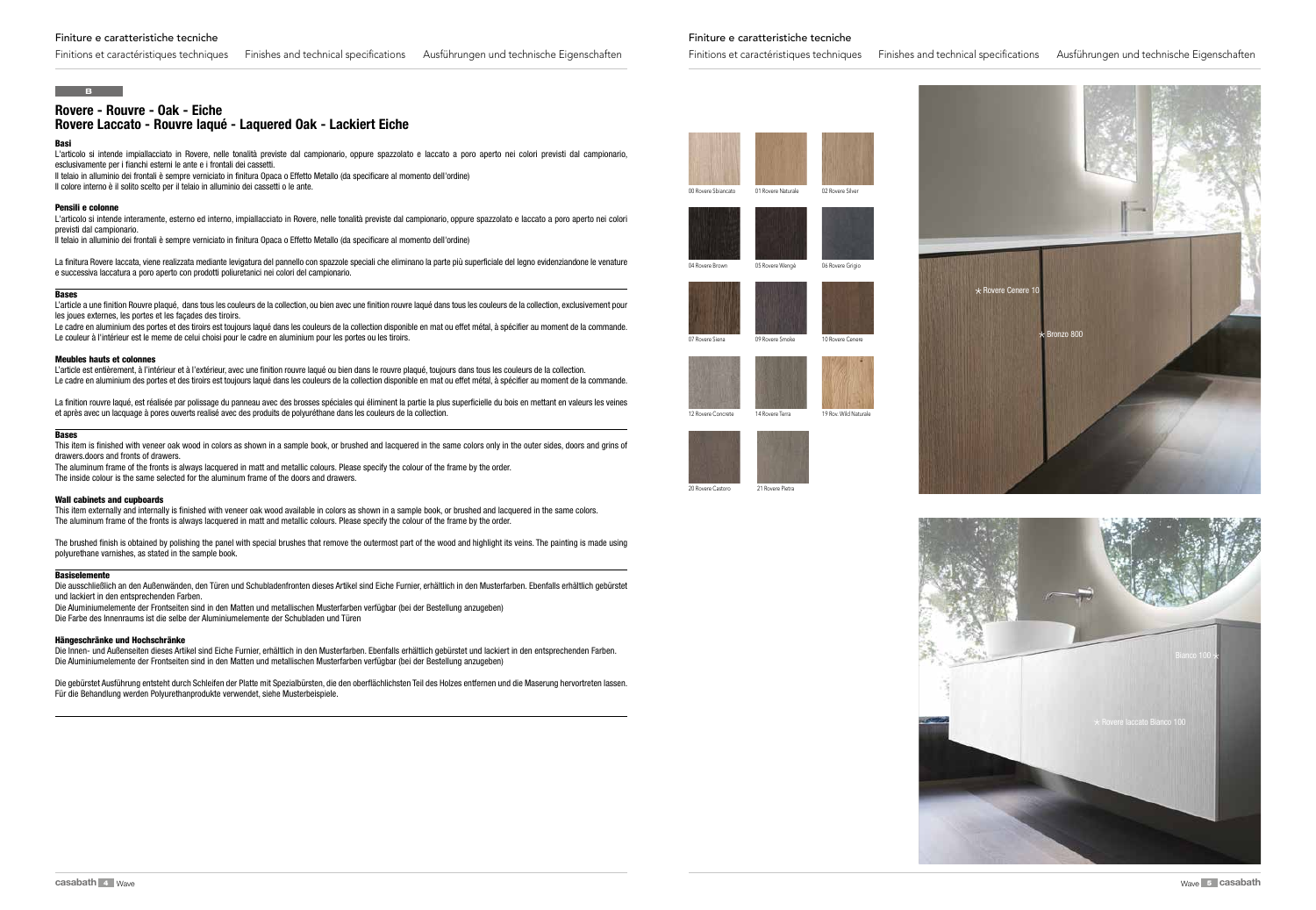# **Noce Canaletto - Noix Canaletto - Canaletto Walnut - Canaletto Nussbaum Rovere Thermo - Rouvre Thermo - Thermo Oak - Thermo Eiche**

#### Basi

L'articolo si intende impiallacciato in Noce Canaletto o Rovere Thermo esclusivamente per i fianchi esterni, le antine e i frontali dei cassetti. Il colore interno è il solito scelto per il telaio in alluminio dei cassetti o delle ante. Il telaio in alluminio dei frontali è sempre verniciato in finitura Opaca o Effetto Metallo (da specificare al momento dell'ordine)

#### Pensili e colonne

L'article est entièrement en finition Noix Canaletto ou Rouvre Thermo, à l'intérieur et à l'extérieur. Le cadre en aluminium des portes et des tiroirs est toujours laqué dans les couleurs de la collection disponible en mat ou effet métal, à spécifier au moment de la commande.

L'articolo si intende interamente, esterno ed interno, impiallacciato in Noce Canaletto o Rovere Thermo. Il telaio in alluminio dei frontali è sempre verniciato in finitura Opaca o Effetto Metallo (da specificare al momento dell'ordine)

#### Bases

L'article a des finitions en Noix Canaletto ou Rouvre Thermo plaqué exclusivement pour les joues externes, les portes et les façades des tiroirs. Le cadre en aluminium des portes et des tiroirs est toujours laqué dans les couleurs de la collection disponible en mat ou effet métal, à spécifier au moment de la commande. Le couleur à l'intérieur est le meme de celui choisi pour le cadre en aluminium pour les portes ou les tiroirs.

#### Meubles hauts et colonnes

#### Bases

This item has a Canaletto Walnut or Thermo Oak veneer wood finish only in the outer sides, doors and fronts of drawers. The inside colour is the same selected for the aluminum frame of the doors and drawers.

The aluminum frame of the fronts is always lacquered in matt and metallic colours. Please specify the colour of the frame by the order.

#### Wall cabinets and cupboards

This item has a Canaletto Walnut or Thermo Oak wood finish both inside and outside. The aluminum frame of the fronts is always lacquered in matt and metallic colours. Please specify the colour of the frame by the order.

#### Basiselemente

Diese Artikel sind ausschließlich an den Außenwänden, den Türen und Schubladenfronten mit Canaletto Nussbaum und Thermo Eiche Furnier ausgestattet. Die Farbe des Innenraums ist die selbe der Aluminiumelemente der Schubladen und Türen Die Aluminiumelemente sind in den matten und metallischen Musterfarben verfügbar (bei der Bestellung anzugeben).

#### Hängeschränke und Hochschränke

Diese Artikel sind vollständig, außen und Innen mit Canaletto Nussbaum und Thermo Eiche Furnier ausgestattet. Die Aluminiumelemente sind in den matten und metallischen Musterfarben verfügbar (bei der Bestellung anzugeben).





Noce Canaletto 01



th Porfido QX 560  $\star$ Noce Canaletto 01  $\times$ Rame bronzato 810  $\times$  Bronzo 800  $\times$ Rovere Thermo the contract of the contract of the contract of the contract of the contract of the contract of the contract of the contract of the contract of the contract of the contract of the contract of the contract of

#### Finiture e caratteristiche tecniche

Finitions et caractéristiques techniques Finishes and technical specifications Ausführungen und technische Eigenschaften

### **C C**

#### Finiture e caratteristiche tecniche

# **Wood - Wood - Wood - Wood**

#### Basi

L'articolo si intende realizzato con pannelli in massello di Rovere nella finitura spazzolata con schienali e fianchi interni laccati con lo stesso colore utilizzato per il telaio in alluminio di ante o cassetti. Sono utilizzati pannelli in massello di rovere a tre strati incrociati per garantire una maggiore stabilità nel tempo.

La struttura interna dei cassetti è in metallo: sistema Legrabox Blum. Il telaio in alluminio dei frontali è sempre verniciato in finitura Opaca o Effetto Metallo (da specificare al momento dell'ordine)

Wood è verniciato con prodotti acrilici nelle tonalità previste dal campionario.

#### Pensili e colonne

L'articolo si intende interamente, esterno ed interno, realizzato con pannelli in massello di Rovere nella finitura spazzolata.

Il telaio in alluminio dei frontali è sempre verniciato in finitura Opaca o Effetto Metallo (da specificare al momento dell'ordine)

#### **Bases**

L'article est réalisé avec panneaux en rouvre massif dans la finition brossée. Le couleur à l'intérieur est le meme de celui choisi pour le cadre en aluminium pour les portes ou les tiroirs.

On utilise des panneaux en rouvre massif à trois couches croisées pour garantir une meilleure stabilité dans le temps.

Structure interne des tiroirs en métal : system Legrabox Blum.

The aluminum frame of the fronts is always lacquered in matt and metallic colours. Please specify the colour of the frame by the order.

Wood est teint avec des produits acryliques de qualité dans les tons de la collection.

#### Meubles hauts et colonnes

L'article est entièrement réalisé avec panneaux en rouvre massif dans la finition brossée.

Le cadre en aluminium des portes ou des tiroirs est toujours laqué dans les couleurs de la collection disponibles en mat et effet métal, à préciser au moment de la commande.

#### **Bases**

The article is realized with solid oak panels with brushed finish and lacquered back panels with the same selected colour for the aluminum frame of the doors and drawers.. Panels are made of three crisscrossing layer to grant a greater stability in time. Drawer inner structure in metal : Legrabox Blum system. Wood is painted with acrylic products in the colors as stated in the sample book.

#### Wall cabinets and cupboards

This item has realized with solid oak panels with brushed finish both inside and outside. The aluminum frame of the fronts is always lacquered in matt and metallic colours. Please specify the colour of the frame by the order.

#### **Basiselemente**

Der Artikel bezieht sich auf massive Eichenpaneele in der gebrüsteten Ausführung und lackierten Rückwände die Farbe der Aluminiumelemente der Schubladen und Türen. Die Platten werden in drei überkreuzten Schichten realisiert um langfristig eine höhere Stabilität zu gewährleisten.

Innenstruktur des Schubladen aus Metall: Blum Legrabox System. Wood wird mit hochwertigen Acryl-Produkte gefärbt in Musterfarben.

#### Hängeschränke und Hochschränke

Diese Artikel sind vollständig, außen und Innen mit massive Eichenpaneele in der gebrüsteten Ausführung.

Die Aluminiumelemente der Frontseiten sind in den Matten und metallischen Musterfarben verfügbar (bei der Bestellung anzugeben)

#### **D**





00 Rovere Shiancato 01 Rovere Naturale 02 Rovere Silver 04 Rovere Brow















10 Rovere Cenere

09 Rovere Smoke



12 Rovere Concrete 14 Rovere Terra 19 Rov. Wild Naturale

20 Rovere Castoro 21 Rovere Pietra







05 Rovere Wengè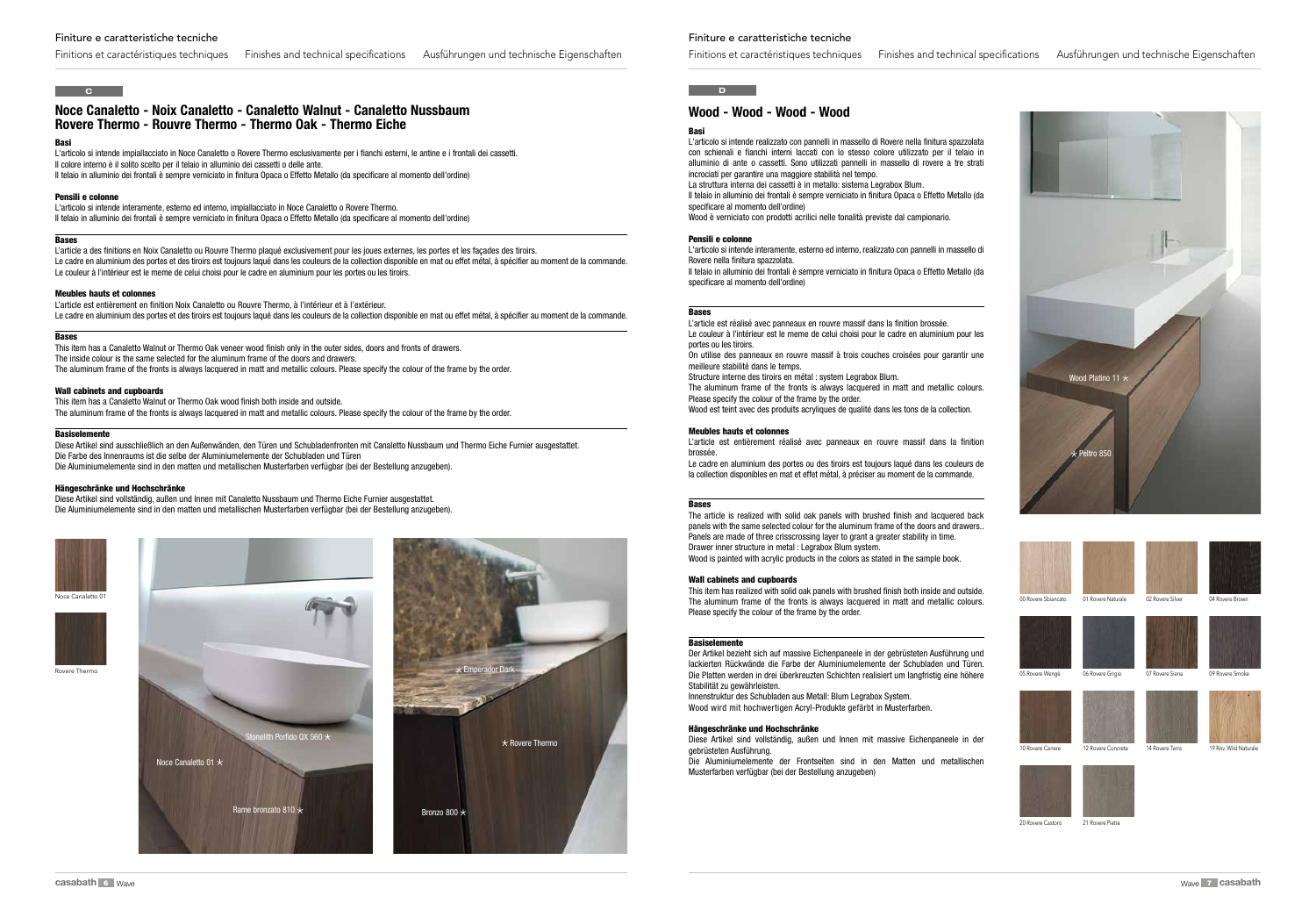Finiture e caratteristiche tecniche

Finitions et caractéristiques techniques Finishes and technical specifications Ausführungen und technische Eigenschaften

# **D**

## **Vetro - Verre - Glass - Glas Specchio - Miroir - Mirror - Spiegel**

#### Basi, pensili e colonne

L'articolo si intende con frontali in vetro extra chiaro spessore 4 mm, satinato o lucido, verniciato nei colori previsti dal campionario.

Il telaio in alluminio dei frontali è sempre verniciato in finitura Opaca o Effetto Metallo (da specificare al momento dell'ordine).

La struttura del mobile può essere realizzata nella finitura Opaca, Rovere, Noce Canaletto e Rovere Thermo nelle colorazioni previste.

Lo specchio è disponibile nei colori Fumé, Bronzo o Naturale.

Il vetro è trattato con prodotti nanotecnologici che rendono la superficie idrorepellente, impediscono la formazione di calcare e ne facilitano la pulizia.

#### Bases, meubles hauts et colonnes

L'article est couvert à l'extérieur en verre satiné extra claire épaisseur 4mm. ou brillant de la meme couleur du meuble.

Le cadre en aluminium des portes ou des tiroirs est toujours laqué dans les couleurs de la collection disponibles en mat et effet métal, à préciser au moment de la commande.

La structure du meuble peut etre réalisée avec une finition mat, rouvre, noyer Canaletto et Rouvre Thermo dans tous les couleurs de la collection. Le miroir est disponible dans les coloris Fumé, Bronze ou Naturel.

Le verre est traité avec des produits de la nanotechnologie qui rendent la surface hydrofuge et empêchent la formation de tartre et facilitent le nettoyage.

#### Bases, wall cabinets and cupboards

The article has the frontsides made of 4mm extraclear glass, matt or glossy, lacquered in colors as stated in the sample book.

The aluminum frame of the fronts is always lacquered in matt and metallic colours. Please specify the colour of the frame by the order.

The structure of the furniture may be produced for matt lacquered, Oak, Canaletto walnut and Thermo Oak. The mirror is available in Fumé, Bronzo or Natural.

The glass is treated with nanotechnology products that make the surface water repellent, preventing the formation of scale and facilitating the cleaning process.



#### Basiselemente, Hängeschränke und Hochschränke

Der Artikel hat Fronten aus Glass extraklar 4mm dick, matt oder glänzend, lackiert in Musterfarben.

Die Aluminiumelemente der Frontseiten sind in den Matten und metallischen Musterfarben verfügbar (bei der Bestellung anzugeben) Die Möbelbasiselemente sind in den Müsterfarben für matt, Rovere und

Noce Canaletto.

Der Spiegel ist verfügbar in den Farben Fumé, Bronzo oder Naturale. Das Glas wird mit Nanotechnologie-Produkte behandelt, die eine Wasserabweisende Oberfläche schaffen und verhindert die Bildung von Ablagerungen und erleichtern die Reinigung.



Finiture e caratteristiche tecniche

#### SPECCHIO · MIRROR



## **E**



## VETRO EXTRA CHIARO VERNICIATO PAINTED EXTRA CLEAR GLASS

# **Colori effetto metallo - Couleur effet métal - Metal effect color - Metall Farbeffekt**

#### Basi, pensili e colonne

L'articolo si intende laccato interamente, telaio in alluminio di ante o cassetti, frontali e struttura con colori effetto metallo: Bronzo 800, Rame bronzato 810, Titanio 820, Steel 840, Peltro 850 e Platino 860. La struttura interna dei cassetti è in metallo: sistema Legrabox Blum.

#### Bases, meubles hauts et colonnes

L'article est entièrement laqué, à l'intérieur et à l'extérieur, dans les couleur effet métal : Bronzo 800, Rame bronzato 810, Titanio 820, Steel 840, Peltro 850 e Platino 860.

Structure interne des tiroirs en métal : system Legrabox Blum.

#### Bases, wall cabinets and cupboards

This item is entirely lacquered, both inside and outside, in metal effect color colors: Bronzo 800, Rame bronzato 810, Titanio 820, Steel 840, Peltro 850 e Platino 860. Drawer inner structure in metal : Legrabox Blum system.

#### Basiselemente, Hängeschränke und Hochschränke

Diese Artikel sind vollständig lackiert, innen und außen, mit metallisierten Metall Farbeffekt lackiert: Bronzo 800, Rame bronzato 810, Titanio 820, Steel 840, Peltro 850 und Platino 860. Innenstruktur des Schubladen aus Metall: Blum Legrabox System.

850 Peltro 860 Platino





840 Steel

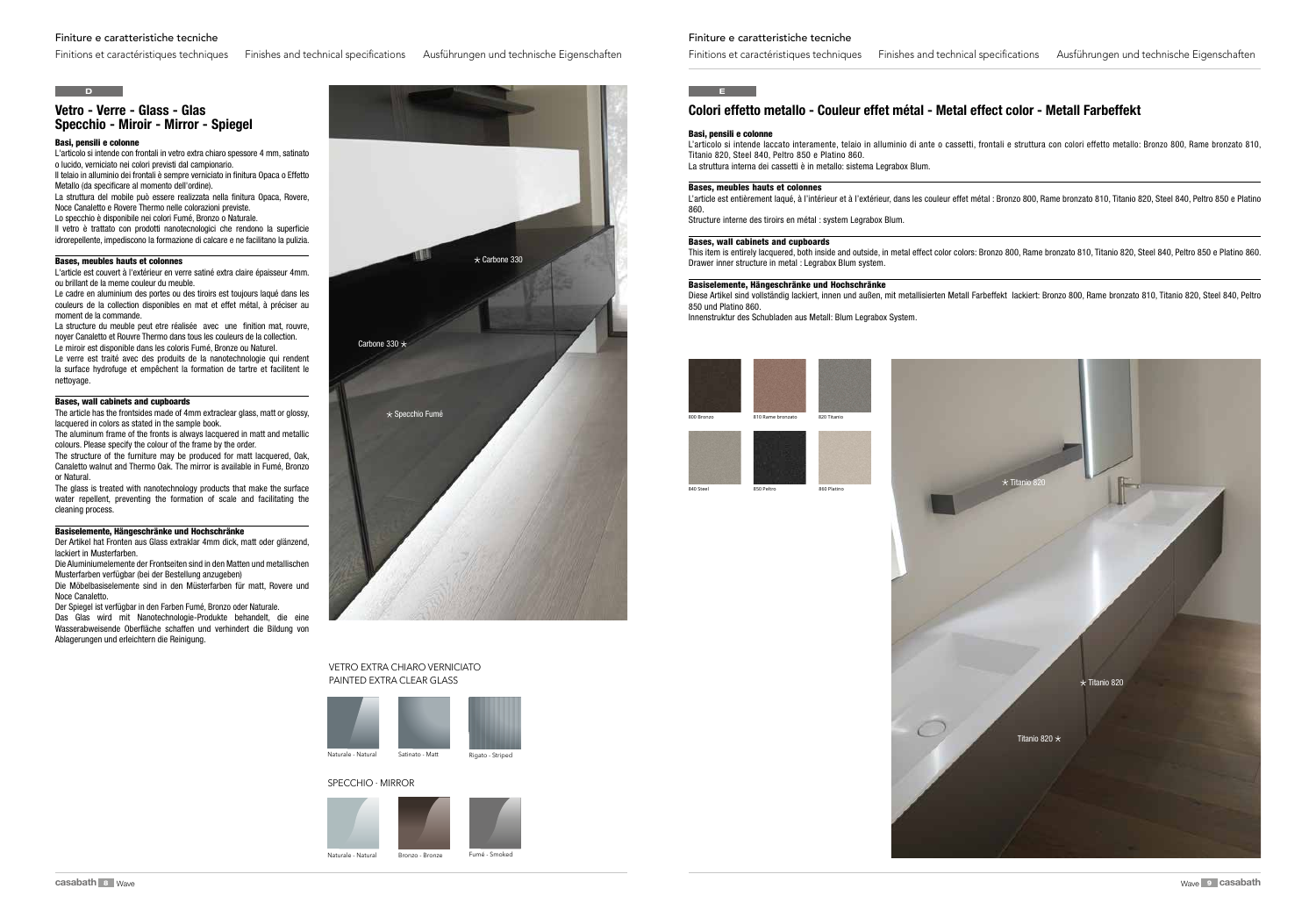| A            | в      | C.                               | D                                         | E.                 |
|--------------|--------|----------------------------------|-------------------------------------------|--------------------|
| <b>Opaco</b> | Rovere | N. Canaletto<br>R.Thermo<br>Olmo | Wood<br>Specchio<br>Vetro<br>Vetro rigato | Effetto<br>metallo |

#### Portalavabo 1 cassetto push-pull

Meuble sous vasque 1 tiroir ouverture push-pull Washbasin 1 drawer push-pull opening system Waschtischunterschrank 1 Schublade mit Push-Pull-Öffnung

Prezzo escluso top. Prix top exclu. Top not included. Preis ohne Top.

Per lavabo da appoggio o incasso totale Pour lavabo à poser ou totalement intégré For standing or built-in sinks Für Aufsatzwaschbecken oder vollständig

Einbauwaschbeken

\* Incasso totale L60 solo per: \* Totalement intégré L60 seulement pour: \* Entirely built-in, L60, only for: \* Vollständig Einbau B60 nur beim: Art. 95930MO - 95950MO



| н    | Ρ    | L     | ART.     |
|------|------|-------|----------|
| 25,4 | 33,9 | 60    | 42102 WE |
|      |      | 72    | 42103 WE |
|      |      | 80    | 42104 WE |
|      |      | 90    | 42105 WE |
|      |      | 100   | 42106 WE |
|      |      | 120   | 42107 WE |
|      | 44,4 | $60*$ | 42112 WE |
|      |      | 72    | 42113 WF |
|      |      | 80    | 42114 WE |
|      |      | 90    | 42115 WF |
|      |      | 100   | 42116 WE |
|      |      | 120   | 42117 WE |
|      | 51,6 | $60*$ | 42122 WE |
|      |      | 72    | 42123 WE |
|      |      | 80    | 42124 WF |
|      |      | 90    | 42125 WF |
|      |      | 100   | 42126 WE |
|      |      | 120   | 42127 WE |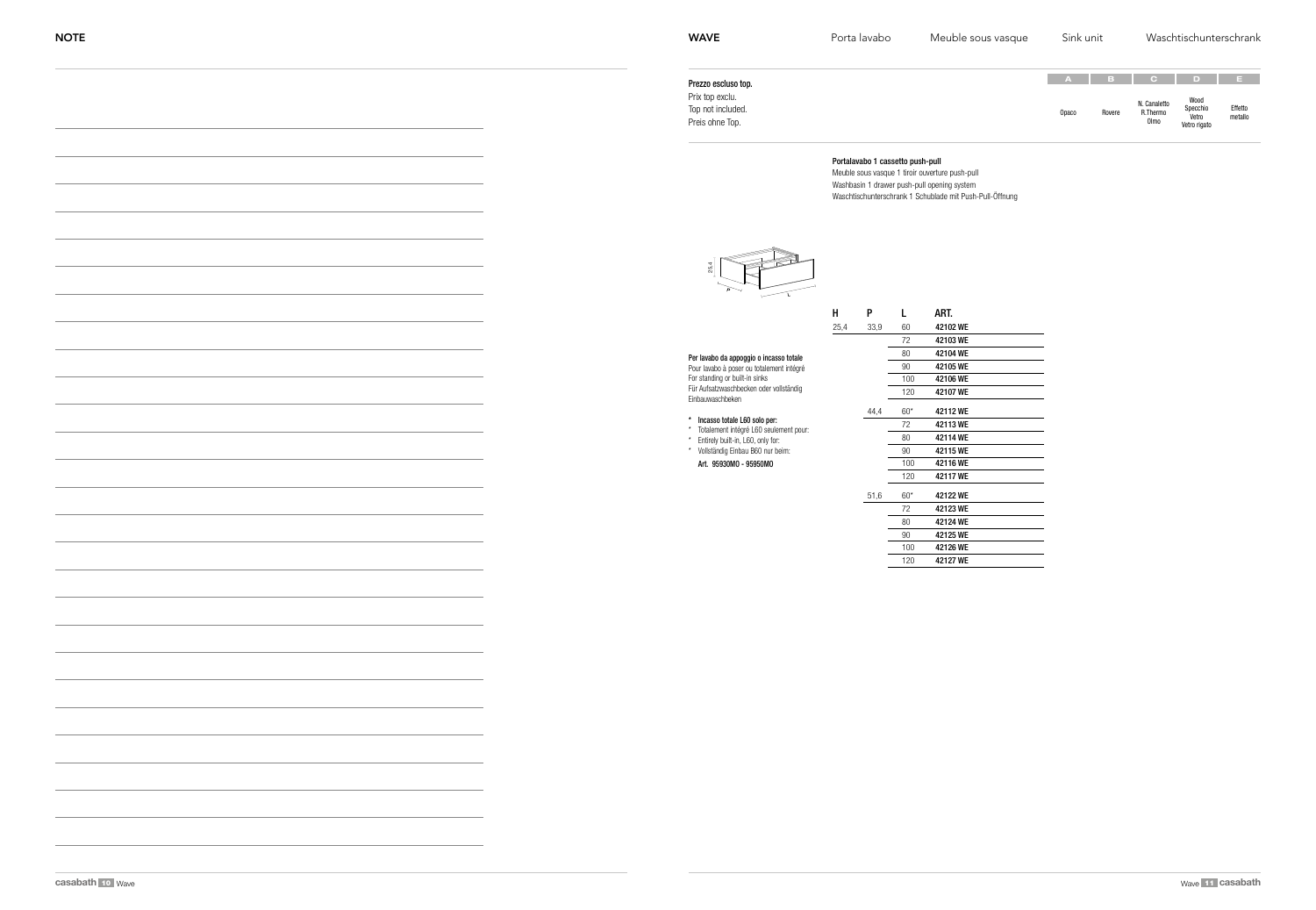

#### Portalavabo 1 cassetto push-pull con sponde in vetro e cassetto interno

Meuble sous vasque 1 tiroir ouverture push-pull avec côtés en verre et tiroir interne Washbasin 1 drawer push-pull opening system with glass sides and inner drawer Waschtischunterschrank 1 Schublade Push-Pull-Öffnung mit Zargen aus Glas und Innenschublade



| <b>WAVE</b>                                                                    | Porta lavabo | Meuble sous vasque | Sink unit       | Waschtischunterschrank                                                                                          | <b>WAVE</b>                                                                    | Porta lavabo | Meuble sous vasque | Sink unit       | Waschtischuntersch                                                                                     |
|--------------------------------------------------------------------------------|--------------|--------------------|-----------------|-----------------------------------------------------------------------------------------------------------------|--------------------------------------------------------------------------------|--------------|--------------------|-----------------|--------------------------------------------------------------------------------------------------------|
| Prezzo escluso top.<br>Prix top exclu.<br>Top not included.<br>Preis ohne Top. |              |                    | Opaco<br>Rovere | A B C D E<br>Wood<br>Specchi<br>Vetro<br>N. Canaletto<br>Effetto<br>R.Thermo<br>metallo<br>Olmo<br>Vetro rigato | Prezzo escluso top.<br>Prix top exclu.<br>Top not included.<br>Preis ohne Top. |              |                    | Opaco<br>Rovere | ABCDE<br>Wood<br>N. Canaletto<br>Specchio<br>Vetro<br>Vetro rigato<br>Effe<br>R.Thermo<br>meta<br>Olmo |

Per lavabo da appoggio Pour lavabo à poser For standing sinks Für Aufsatzwaschbecken

## Portalavabo 1 cassetto push-pull con sponde in vetro

- Meuble sous vasque 1 tiroir ouverture push-pull avec côtés en verre
- Washbasin 1 drawer push-pull opening system with glass sides
- Waschtischunterschrank 1 Schublade Push-Pull-Öffnung mit Zargen aus Glas

#### Portalavabo 2 ante push-pull

Meuble sous vasque 2 portes ouverture push-pull Washbasin 2 doors push-pull opening system Waschtischunterschrank 2 Türen mit Push-Pull-Öffnung



Per lavabo da appoggio o incasso totale Pour lavabo à poser ou totalement intégré For standing or built-in sinks Für Aufsatzwaschbecken oder vollständig Einbauwaschbeken

Per lavabo da appoggio o incasso totale Pour lavabo à poser ou totalement intégré For standing or built-in sinks Für Aufsatzwaschbecken oder vollständig Einbauwaschbeken \* Incasso totale L60 solo per: \* Totalement intégré L60 seulement pour: \* Entirely built-in, L60, only for: \* Vollständig Einbau B60 nur beim: Art. 95930MO - 95950MO 40 33,9 60 42332 WE 44,4 60\* 42342 WE 51,6 60\* 42352 WE H P L ART.

| 40 | 33,9 | 60  | 42302 WE |
|----|------|-----|----------|
|    |      | 72  | 42303 WE |
|    |      | 80  | 42304 WE |
|    |      | 90  | 42305 WE |
|    |      | 100 | 42306 WE |
|    |      | 120 | 42307 WE |
|    | 44,4 | 60  | 42312 WE |
|    |      | 72  | 42313 WE |
|    |      | 80  | 42314 WE |
|    |      | 90  | 42315 WE |
|    |      | 100 | 42316 WE |
|    |      | 120 | 42317 WE |
|    | 51,6 | 60  | 42322 WE |
|    |      | 72  | 42323 WE |
|    |      | 80  | 42324 WE |
|    |      | 90  | 42325 WE |
|    |      | 100 | 42326 WE |
|    |      | 120 | 42327 WE |

H P L ART.

 42333 WE 42334 WE 42335 WE 42336 WE 42337 WE

 42343 WE 42344 WE 42345 WE 42346 WE 42347 WE

 42353 WE 42354 WE 90 42355 WE 42356 WE 42357 WE

| н  | P    | L  | ART.     |
|----|------|----|----------|
| 40 | 33,9 | 60 | 42361 WE |
|    |      | 80 | 42362 WE |
|    |      | 90 | 42363 WE |
|    | 44.4 | 60 | 42364 WE |
|    |      | 80 | 42365 WE |
|    |      | 90 | 42367 WE |
|    | 51,6 | 60 | 42368 WE |
|    |      | 80 | 42369 WE |
|    |      | 90 | 42370 WE |

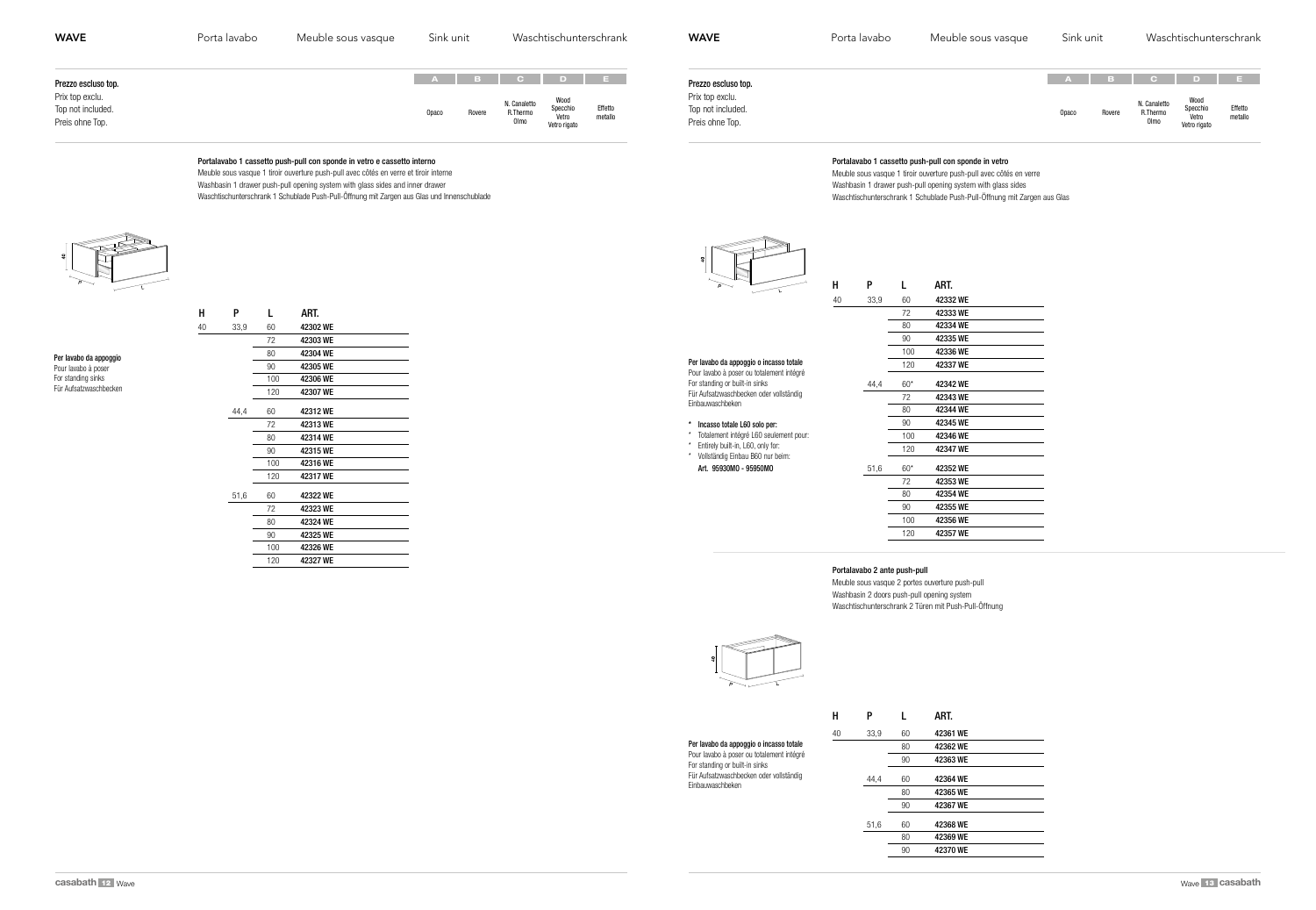#### Portalavabo 1 cassetto push-pull con sponde in vetro

Meuble sous vasque 1 tiroir ouverture push-pull avec côtés en verre Washbasin 1 drawer push-pull opening system with glass sides Waschtischunterschrank 1 Schublade Push-Pull-Öffnung mit Zargen aus Glas



Per lavabo da appoggio Pour lavabo à poser For standing sinks Für Aufsatzwaschbecken

#### Portalavabo 1 cassetto push-pull con sponde in vetro e cassetto interno

Meuble sous vasque 1 tiroir ouverture push-pull avec côtés en verre et tiroir interne Washbasin 1 drawer push-pull opening system with glass sides and inner drawer Waschtischunterschrank 1 Schublade Push-Pull-Öffnung mit Zargen aus Glas und Innenschublade



 $50,6$ 

| <b>WAVE</b>                                             | Porta lavabo | Meuble sous vasque | Sink unit       | Waschtischunterschrank                                                                              | <b>WAVE</b>                                             | Porta lavabo | Meuble sous vasque | Sink unit |                                            | Waschtischunterschrank                    |                    |
|---------------------------------------------------------|--------------|--------------------|-----------------|-----------------------------------------------------------------------------------------------------|---------------------------------------------------------|--------------|--------------------|-----------|--------------------------------------------|-------------------------------------------|--------------------|
| Prezzo escluso top.                                     |              |                    |                 | A B C D E                                                                                           | Prezzo escluso top.                                     |              |                    |           |                                            | A B C D E                                 |                    |
| Prix top exclu.<br>Top not included.<br>Preis ohne Top. |              |                    | Opaco<br>Rovere | Wood<br>N. Canaletto<br>Effetto<br>metallo<br>Specchio<br>R.Thermo<br>Vetro<br>Olmo<br>Vetro rigato | Prix top exclu.<br>Top not included.<br>Preis ohne Top. |              |                    | Opaco     | N. Canaletto<br>R.Thermo<br>Rovere<br>Olmo | Wood<br>Specchio<br>Vetro<br>Vetro rigato | Effetto<br>metallo |

Portalavabo 2 cassetti push-pull

Meuble sous vasque 2 tiroirs ouverture push-pull Washbasin 2 drawers push-pull opening system Waschtischunterschrank 2 Schubladen mit Push-Pull-Öffnung

#### Portalavabo 2 ante push-pull

Meuble sous vasque 2 portes ouverture push-pull Washbasin 2 doors push-pull opening system Waschtischunterschrank 2 Türen mit Push-Pull-Öffnung



Per lavabo da appoggio o incasso totale Pour lavabo à poser ou totalement intégré For standing or built-in sinks Für Aufsatzwaschbecken oder vollständig

| $\tilde{5}$                                                                                                                                                                           | н<br>50,6 | P<br>33,9 | L<br>60<br>72<br>80<br>90      | ART.<br>42502 WE<br>42503 WE<br>42504 WE<br>42505 WE     |
|---------------------------------------------------------------------------------------------------------------------------------------------------------------------------------------|-----------|-----------|--------------------------------|----------------------------------------------------------|
|                                                                                                                                                                                       |           |           | 100                            | 42506 WE                                                 |
| Per lavabo da appoggio o incasso totale<br>Pour lavabo à poser ou totalement intégré<br>For standing or built-in sinks<br>Für Aufsatzwaschbecken oder vollständig<br>Einbauwaschbeken |           | 44,4      | $60*$<br>72<br>80<br>90<br>100 | 42512 WE<br>42513 WE<br>42514 WE<br>42515 WE<br>42516 WE |
| Incasso totale L60 solo per:<br>Totalement intégré L60 seulement pour:                                                                                                                |           | 51,6      | $60*$                          | 42522 WE                                                 |
| Entirely built-in, L60, only for:                                                                                                                                                     |           |           | 72                             | 42523 WE                                                 |
| Vollständig Einbau B60 nur beim:                                                                                                                                                      |           |           | 80                             | 42524 WE                                                 |
| Art. 95930MO - 95950MO                                                                                                                                                                |           |           | 90                             | 42525 WE                                                 |
|                                                                                                                                                                                       |           |           | 100                            | 42526 WE                                                 |

Einbauwaschbeken

\* Incasso totale L60 solo per: \* Totalement intégré L60 seulement pour: \* Entirely built-in, L60, only for: \* Vollständig Einbau B60 nur beim: Art. 95930MO - 95950MO

Per lavabo da appoggio o incasso totale Pour lavabo à poser ou totalement intégré For standing or built-in sinks Für Aufsatzwaschbecken oder vollständig Einbauwaschbeken

| н    | P    | L   | ART.     |
|------|------|-----|----------|
| 50,6 | 33,9 | 60  | 42532 WE |
|      |      | 72  | 42533 WE |
|      |      | 80  | 42534 WE |
|      |      | 90  | 42535 WE |
|      |      | 100 | 42536 WE |
|      | 44,4 | 60  | 42542 WE |
|      |      | 72  | 42543 WE |
|      |      | 80  | 42544 WE |
|      |      | 90  | 42545 WE |
|      |      | 100 | 42546 WE |
|      | 51,6 | 60  | 42552 WE |

| 51.6 | 60  | 42552 WE |
|------|-----|----------|
|      | 72  | 42553 WE |
|      | 80  | 42554 WE |
|      | 90  | 42555 WE |
|      | 100 | 42556 WE |





| Н    | Р    | L  | ART.     |
|------|------|----|----------|
| 50,6 | 33,9 | 60 | 42591 WE |
|      |      | 80 | 42592 WE |
|      |      | 90 | 42593 WE |
|      | 44.4 | 60 | 42596 WE |
|      |      | 80 | 42597 WE |
|      |      | 90 | 42598 WE |
|      | 51,6 | 60 | 42601 WE |
|      |      | 80 | 42602 WE |
|      |      | 90 | 42603 WE |
|      |      |    |          |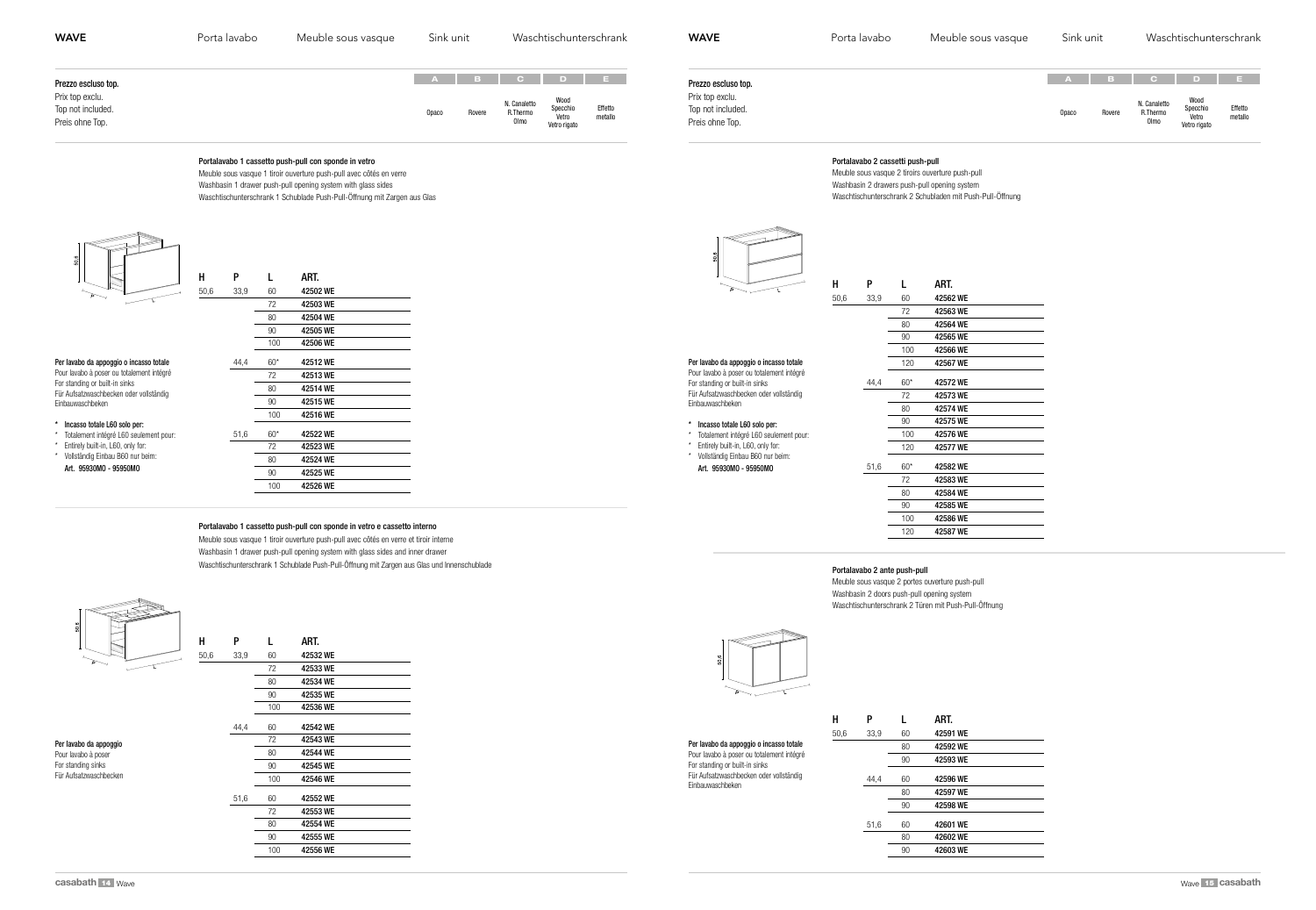| A            | в      | C.                               | D                                         | E.                 |
|--------------|--------|----------------------------------|-------------------------------------------|--------------------|
| <b>Opaco</b> | Rovere | N. Canaletto<br>R.Thermo<br>Olmo | Wood<br>Specchio<br>Vetro<br>Vetro rigato | Effetto<br>metallo |

#### Portalavabo 2 cassetti push-pull con sponde in vetro

Meuble sous vasque 2 tiroirs ouverture push-pull avec côtés en verre Washbasin 2 drawers push-pull opening system with glass sides Waschtischunterschrank 2 Schubladen mit Push-Pull-Öffnung und Zargen aus Glas



Per lavabo incasso totale Pour totalement intégré For built-in sinks

| <b>WAVE</b>                                             | Porta lavabo | Meuble sous vasque | Sink unit       | Waschtischunterschrank                                                                              | <b>WAVE</b>                                             | Porta biancheria Meuble porte linge | Laundry cabinet Wäscheschrank                                                            |              |
|---------------------------------------------------------|--------------|--------------------|-----------------|-----------------------------------------------------------------------------------------------------|---------------------------------------------------------|-------------------------------------|------------------------------------------------------------------------------------------|--------------|
| Prezzo escluso top.                                     |              |                    |                 |                                                                                                     | Prezzo escluso top.                                     |                                     | ABCDE                                                                                    |              |
| Prix top exclu.<br>Top not included.<br>Preis ohne Top. |              |                    | Opaco<br>Rovere | Wood<br>Specchio<br>Vetro<br>N. Canaletto<br>Effetto<br>R.Thermo<br>metallo<br>Olmo<br>Vetro rigato | Prix top exclu.<br>Top not included.<br>Preis ohne Top. |                                     | Wood<br>Specchio<br>Vetro<br>N. Canaletto<br>R.Thermo<br>Rovere<br>Opaco<br>Vetro rigato | Effe<br>meta |

Für vollständig Einbauwaschbeken

\* Incasso totale L60 solo per: \* Totalement intégré L60 seulement pour: \* Entirely built-in, L60, only for: \* Vollständig Einbau B60 nur beim: Art. 95930MO - 95950MO

|      |        | ART.     |    |    |     |     |    |
|------|--------|----------|----|----|-----|-----|----|
| 34.5 | 26-350 | 9237 TR  | 60 | 66 |     | 82  |    |
| 45   | 26-350 | 92371 TR |    |    | 89  | 98  | 79 |
| 53   | 26-350 | 92372 TR | 83 | 90 | 101 | 112 |    |
|      |        |          |    |    |     |     |    |

Zoccolo per basi Socle pour meubles Wainscot for basis Schwelle für Basis



# Prezzo al metro lineare

Prix au mètre linéaire · Price by linear metre Preis pro Laufmeter

P 50,6 L

#### Base 1 cassetto porta biancheria in massello di Rovere Naturale con sponde in vetro Fumé. Push pull.

Meuble porte linge, un tiroir en Rouvre massif naturel et côtes en verre Fumé. Push-pull.

Laundry cabinet, 1 solid natural oak drawer with smoked glass sides. Push-pull.

Wäscheschrank, 1 Schublade aus massiv Natureiche mit Zargen aus Rauchglas. Push-Pull.

| н  | P    | L     | ART.     |
|----|------|-------|----------|
| 80 | 33,9 | 60    | 42702 WE |
|    |      | 72    | 42703 WE |
|    |      | 80    | 42704 WE |
|    |      | 90    | 42705 WE |
|    |      | 100   | 42706 WE |
|    |      | 120   | 42707 WE |
|    | 44,4 | $60*$ | 42712 WE |
|    |      | 72    | 42713 WE |
|    |      | 80    | 42714 WE |
|    |      | 90    | 42715 WE |
|    |      | 100   | 42716 WE |
|    |      | 120   | 42717 WE |
|    | 51,6 | $60*$ | 42722 WE |
|    |      | 72    | 42723 WE |
|    |      | 80    | 42724 WE |
|    |      | 90    | 42725 WE |
|    |      | 100   | 42726 WE |
|    |      | 120   | 42727 WE |





# porte linge Laundry cabinet Wäscheschrank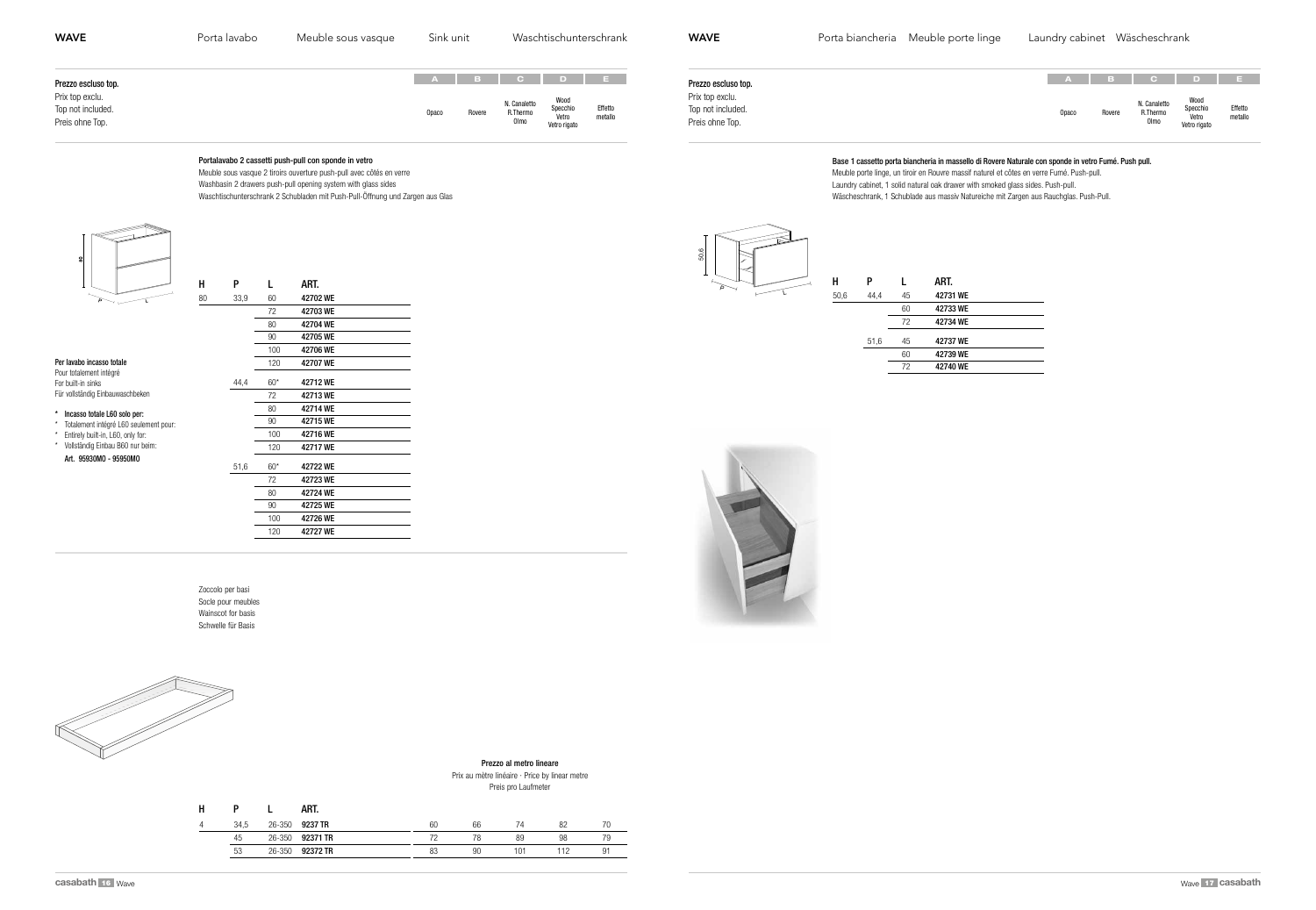# Base 1 cassetto push-pull

Meuble 1 tiroir ouverture push-pull Cabinet 1 drawer push-pull opening system Basiselemente 1 Schublade mit Push-Pull-Öffnung

| <b>WAVE</b>                                                                    | Basi | Meuble bas | Cabinet                  | Basiselemente                                                                                       | <b>WAVE</b>                                                                    | Basi | Meuble bas | Cabinet | Basiselemente                                                                                                                            |
|--------------------------------------------------------------------------------|------|------------|--------------------------|-----------------------------------------------------------------------------------------------------|--------------------------------------------------------------------------------|------|------------|---------|------------------------------------------------------------------------------------------------------------------------------------------|
| Prezzo escluso top.<br>Prix top exclu.<br>Top not included.<br>Preis ohne Top. |      |            | $A$ B<br>Rovere<br>Opaco | Wood<br>N. Canaletto<br>Effetto<br>metallo<br>Specchio<br>R.Thermo<br>Vetro<br>Olmo<br>Vetro rigato | Prezzo escluso top.<br>Prix top exclu.<br>Top not included.<br>Preis ohne Top. |      |            | Opaco   | <b>Daniel</b><br>I DE L<br>Wood<br>N. Canaletto<br>Effetto<br>Specchio<br>R.Thermo<br>Rovere<br>metallo<br>Vetro<br>Olmo<br>Vetro rigato |



 $H$ 

Base 2 cassetti push-pull Meuble 2 tiroirs ouverture push-pull Cabinet 2 drawers push-pull opening system

# Basiselemente 2 Schubladen mit Push-Pull-Öffnung

| 498  | 547  | 593  | 641  | 547  |
|------|------|------|------|------|
| 521  | 575  | 623  | 672  | 573  |
| 643  | 711  | 760  | 809  | 707  |
| 672  | 772  | 810  | 846  | 738  |
| 700  | 804  | 875  | 945  | 771  |
| 730  | 838  | 940  | 1043 | 803  |
| 873  | 980  | 1083 | 1184 | 960  |
| 1014 | 1121 | 1224 | 1326 | 1116 |
| 547  | 575  | 616  | 657  | 603  |
| 575  | 632  | 690  | 750  | 633  |
| 716  | 801  | 853  | 903  | 789  |
| 757  | 846  | 891  | 936  | 833  |
| 798  | 916  | 978  | 1038 | 878  |
| 838  | 985  | 1063 | 1140 | 923  |
| 963  | 1093 | 1189 | 1283 | 1057 |
| 1086 | 1201 | 1313 | 1425 | 1194 |
| 580  | 609  | 655  | 701  | 638  |
| 608  | 668  | 725  | 782  | 669  |
| 735  | 846  | 895  | 942  | 809  |
| 782  | 896  | 937  | 977  | 860  |
| 817  | 933  | 1012 | 1091 | 899  |
| 849  | 970  | 1088 | 1205 | 935  |
| 992  | 1112 | 1230 | 1348 | 1090 |
| 1133 | 1254 | 1371 | 1490 | 1247 |
|      |      |      |      |      |

| н  | P    | L   | art.     |
|----|------|-----|----------|
| 40 | 33,9 | 30  | 44231 WE |
|    |      | 45  | 44232 WE |
|    |      | 60  | 44234 WE |
|    |      | 72  | 44235 WE |
|    |      | 80  | 44236 WE |
|    |      | 90  | 44237 WE |
|    |      | 100 | 44238 WE |
|    |      | 120 | 44239 WE |
|    | 44,4 | 30  | 44245 WE |
|    |      | 45  | 44246 WE |
|    |      | 60  | 44248 WE |
|    |      | 72  | 44249 WE |
|    |      | 80  | 44250 WE |
|    |      | 90  | 44251 WE |
|    |      | 100 | 44252 WE |
|    |      | 120 | 44253 WE |
|    | 51,6 | 30  | 44261 WE |
|    |      | 45  | 44262 WE |
|    |      | 60  | 44263 WE |
|    |      | 72  | 44264 WE |
|    |      | 80  | 44265 WE |
|    |      | 90  | 44266 WE |
|    |      | 100 | 44267 WE |
|    |      | 120 | 44268 WE |
|    |      |     |          |

| н    | P    | L   | ART.     |
|------|------|-----|----------|
| 25,4 | 33,9 | 30  | 44101 WE |
|      |      | 45  | 44102 WE |
|      |      | 60  | 44104 WE |
|      |      | 72  | 44105 WE |
|      |      | 80  | 44106 WE |
|      |      | 90  | 44107 WE |
|      |      | 100 | 44108 WE |
|      |      | 120 | 44109 WE |
|      | 44,4 | 30  | 44115 WE |
|      |      | 45  | 44116 WE |
|      |      | 60  | 44118 WE |
|      |      | 72  | 44119 WE |
|      |      | 80  | 44120 WE |
|      |      | 90  | 44121 WE |
|      |      | 100 | 44122 WE |
|      |      | 120 | 44123 WE |
|      | 51,6 | 30  | 44130 WE |
|      |      | 45  | 44131 WE |
|      |      | 60  | 44133 WE |
|      |      | 72  | 44134 WE |
|      |      | 80  | 44135 WE |
|      |      | 90  | 44136 WE |
|      |      | 100 | 44137 WE |
|      |      | 120 | 44138 WE |
|      |      |     |          |

| ÷          |                      |
|------------|----------------------|
|            |                      |
| كتحيى<br>ø | <b>STARBOOK</b><br>- |
|            |                      |
| P          |                      |
|            |                      |
|            |                      |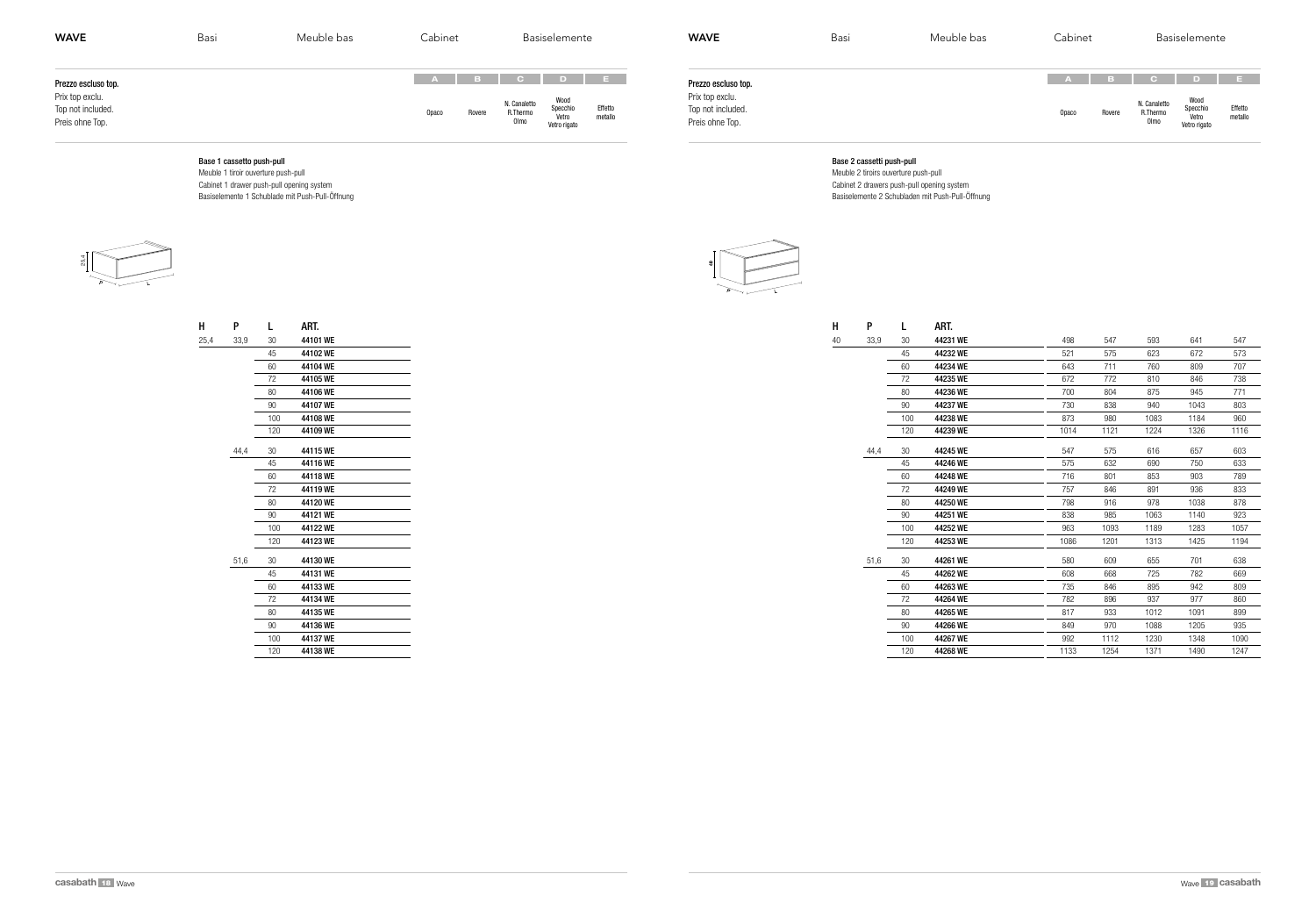

- 
- 

#### Base 1 cassetto push-pull con sponde in vetro e cassetto interno

Meuble 1 tiroir ouverture push-pull avec côtés en verre et tiroir interne Cabinet 1 drawer push-pull opening system with glass sides and inner drawer Basiselemente 1 Schublade Push-Pull-Öffnung mit Zargen aus Glas und Innenschublade



| <b>WAVE</b>                            | Basi | Meuble bas | Cabinet                | Basiselemente                                            | <b>WAVE</b>                            | Basi | Meuble bas | Cabinet                |
|----------------------------------------|------|------------|------------------------|----------------------------------------------------------|----------------------------------------|------|------------|------------------------|
| Prezzo escluso top.<br>Prix top exclu. |      |            |                        | A B C D E<br>Wood<br>N. Canaletto<br>Effetto<br>Specchio | Prezzo escluso top.<br>Prix top exclu. |      |            | $A$ B                  |
| Top not included.<br>Preis ohne Top.   |      |            | <b>Opaco</b><br>Rovere | R.Thermo<br>Vetro<br>metallo<br>Olmo<br>Vetro rigato     | Top not included.<br>Preis ohne Top.   |      |            | Rovere<br><b>Opaco</b> |

# Base 1 cassetto push-pull con sponde in vetro

Meuble 1 tiroir ouverture push-pull avec côtés en verre Cabinet 1 drawer push-pull opening system with glass sides Basiselemente 1 Schublade Push-Pull-Öffnung mit Zargen aus Glas



|      |        |          | .  |      |     |
|------|--------|----------|----|------|-----|
| P    |        | ART.     | 40 | 33,9 | 30  |
|      |        |          |    |      | 45  |
| 33,9 | 30     | 44301 WE |    |      | 60  |
|      | 45     | 44302 WE |    |      | 72  |
|      | 60     | 44304 WE |    |      | 80  |
|      | 72     | 44305 WE |    |      | 90  |
|      | 80     | 44306 WE |    |      | 100 |
|      | 90     | 44307 WE |    |      | 120 |
|      | 100    | 44308 WE |    |      |     |
|      | 120    | 44309 WE |    | 44,4 | 30  |
| 44,4 | $30\,$ | 44315 WE |    |      | 45  |
|      | 45     | 44316 WE |    |      | 60  |
|      | 60     | 44318 WE |    |      | 72  |
|      |        |          |    |      | 80  |
|      | 72     | 44319 WE |    |      | 90  |
|      | 80     | 44320 WE |    |      | 100 |
|      | 90     | 44321 WE |    |      | 120 |
|      | 100    | 44322 WE |    |      |     |
|      | 120    | 44323 WE |    | 51,6 | 30  |
| 51,6 | $30\,$ | 44330 WE |    |      | 45  |
|      | 45     | 44331 WE |    |      | 60  |
|      | 60     | 44333 WE |    |      | 72  |
|      | 72     | 44334 WE |    |      | 80  |
|      | 80     | 44335 WE |    |      | 90  |
|      | 90     | 44336 WE |    |      | 100 |
|      | 100    | 44337 WE |    |      | 120 |
|      |        |          |    |      |     |
|      | 120    | 44338 WE |    |      |     |

| н  | P    | L   | ART.     |
|----|------|-----|----------|
| 40 | 33,9 | 30  | 44351 WE |
|    |      | 45  | 44352 WE |
|    |      | 60  | 44354 WE |
|    |      | 72  | 44355 WE |
|    |      | 80  | 44356 WE |
|    |      | 90  | 44357 WE |
|    |      | 100 | 44358 WE |
|    |      | 120 | 44359 WE |
|    | 44,4 | 30  | 44365 WE |
|    |      | 45  | 44366 WE |
|    |      | 60  | 44368 WE |
|    |      | 72  | 44369 WE |
|    |      | 80  | 44370 WE |
|    |      | 90  | 44371 WE |
|    |      | 100 | 44372 WE |
|    |      | 120 | 44373 WE |
|    | 51,6 | 30  | 44390 WE |
|    |      | 45  | 44391 WE |
|    |      | 60  | 44393 WE |
|    |      | 72  | 44394 WE |
|    |      | 80  | 44395 WE |
|    |      | 90  | 44396 WE |
|    |      | 100 | 44397 WE |
|    |      | 120 | 44398 WE |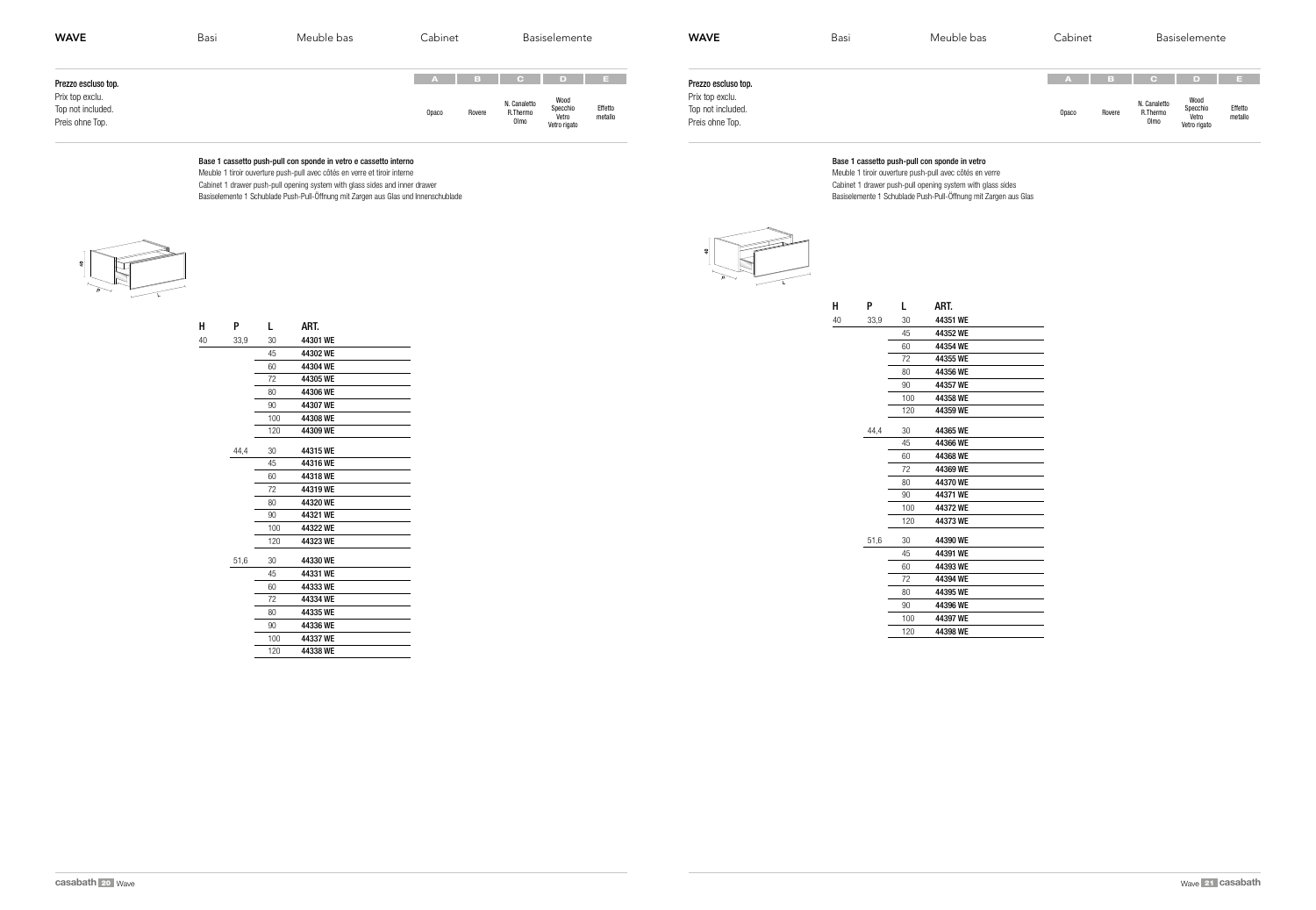# Base 1 anta push-pull

Meuble 1 porte ouverture push-pull Cabinet 1 door push-pull opening system Basiselemente 1 Tür mit Push-Pull-Öffnung



#### Base 2 ante push-pull



Meuble 2 portes ouverture push-pull Cabinet 2 doors push-pull opening system Basiselemente 2 Türen mit Push-Pull-Öffnung



| <b>WAVE</b>                                                                    | Basi | Meuble bas | Cabinet                                                                                                              | Basiselemente                                                                                                    | <b>WAVE</b>                                                                    | Basi | Meuble |
|--------------------------------------------------------------------------------|------|------------|----------------------------------------------------------------------------------------------------------------------|------------------------------------------------------------------------------------------------------------------|--------------------------------------------------------------------------------|------|--------|
| Prezzo escluso top.<br>Prix top exclu.<br>Top not included.<br>Preis ohne Top. |      |            | <b>STATE</b><br>$\overline{\phantom{a}}$ $\overline{\phantom{a}}$ $\overline{\phantom{a}}$<br>Rovere<br><b>Opaco</b> | <b>DE</b><br>Wood<br>N. Canaletto<br>Effetto<br>Specchio<br>R.Thermo<br>Vetro<br>metallo<br>Olmo<br>Vetro rigato | Prezzo escluso top.<br>Prix top exclu.<br>Top not included.<br>Preis ohne Top. |      |        |

Base 1 cassetto push-pull con sponde in vetro e cassetto interno Meuble 1 tiroir ouverture push-pull avec côtés en verre et tiroir interne Cabinet 1 drawer push-pull opening system with glass sides and inner drawer



Basiselemente 1 Schublade Push-Pull-Öffnung mit Zargen aus Glas und Innenschublade

| н  | P    |    | ART.     |  |
|----|------|----|----------|--|
| 40 | 33,9 | 30 | 44411 WE |  |
|    |      | 45 | 44412 WE |  |
|    | 44,4 | 30 | 44416 WE |  |
|    |      | 45 | 44417 WE |  |
|    | 51,6 | 30 | 44421 WE |  |
|    |      | 45 | 44422 WE |  |
|    |      |    |          |  |

| н  | P    | L  | ART.     |
|----|------|----|----------|
| 40 | 33,9 | 60 | 44425 WE |
|    |      | 80 | 44426 WE |
|    |      | 90 | 44427 WE |
|    | 44.4 | 60 | 44430 WE |
|    |      | 80 | 44431 WE |
|    |      | 90 | 44432 WE |
|    | 51,6 | 60 | 44435 WE |
|    |      | 80 | 44436 WE |
|    |      | 90 | 44437 WE |
|    |      |    |          |

| н    | Ρ    | L   | ART.     |
|------|------|-----|----------|
| 50,6 | 33,9 | 45  | 44501 WE |
|      |      | 60  | 44503 WE |
|      |      | 72  | 44504 WE |
|      |      | 80  | 44505 WE |
|      |      | 90  | 44506 WE |
|      |      | 100 | 44507 WE |
|      | 44,4 | 45  | 44511 WE |
|      |      | 60  | 44513 WE |
|      |      | 72  | 44514 WE |
|      |      | 80  | 44515 WF |
|      |      | 90  | 44516 WE |
|      |      | 100 | 44517 WE |
|      | 51,6 | 45  | 44521 WE |
|      |      | 60  | 44523 WE |
|      |      | 72  | 44524 WE |
|      |      | 80  | 44525 WE |
|      |      | 90  | 44526 WE |
|      |      | 100 | 44527 WE |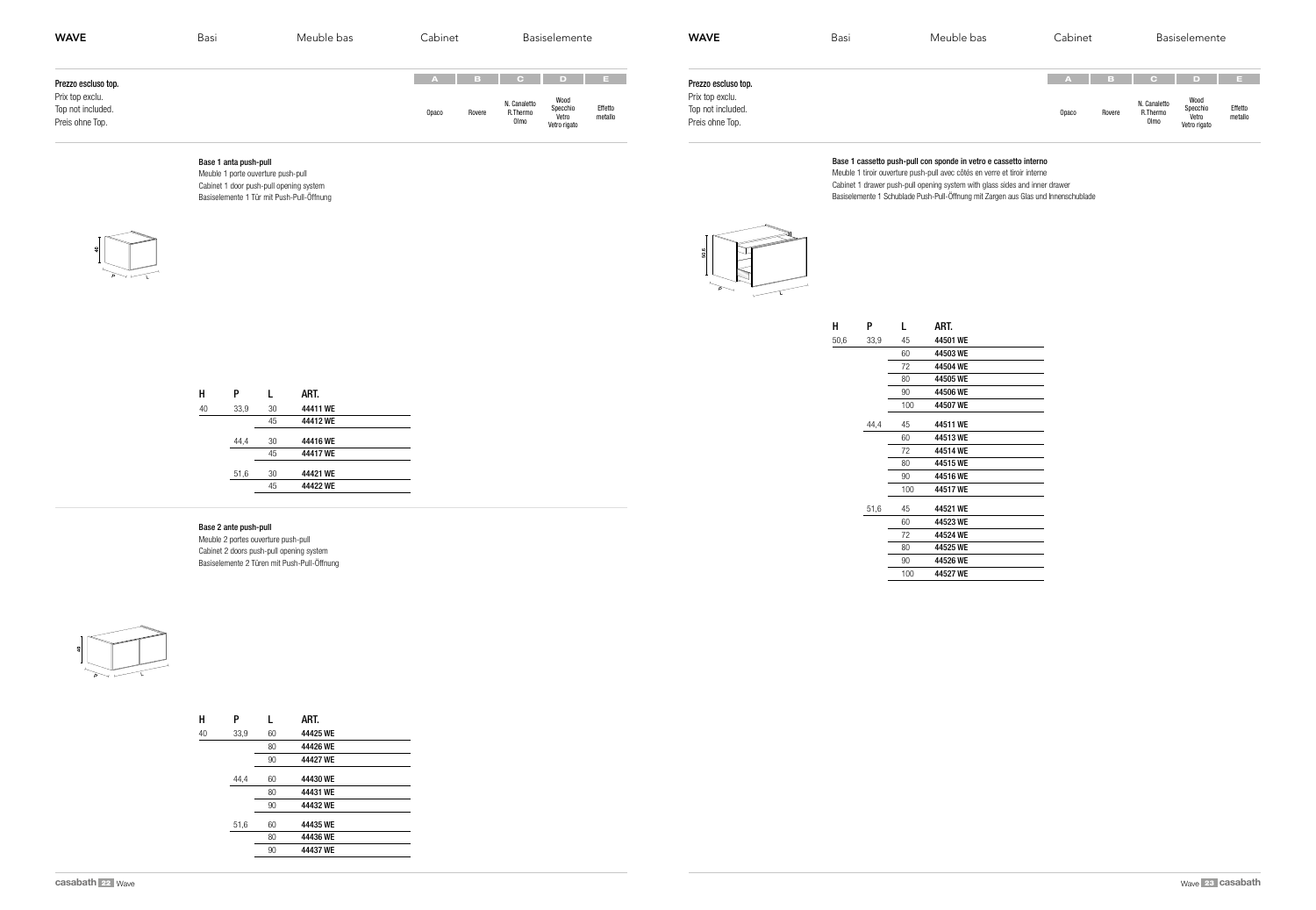$\begin{tabular}{|c|c|c|c|} \hline \quad \quad & \quad \quad & \quad \quad \\ \hline \quad \quad & \quad \quad & \quad \quad \\ \hline \quad \quad & \quad \quad & \quad \quad \\ \hline \quad \quad & \quad \quad & \quad \quad \\ \hline \quad \quad & \quad \quad & \quad \quad \\ \hline \end{tabular}$ 

# Base 2 cassetti push-pull

Meuble 2 tiroirs ouverture push-pull Cabinet 2 drawers push-pull opening system Basiselemente 2 Schubladen mit Push-Pull-Öffnung



| <b>WAVE</b>                                                                    | Basi | Meuble bas | Cabinet                | Basiselemente                                                                                                      | <b>WAVE</b>                                                                    | Basi | Meuble bas | Cabinet              | Basiselemente                                                                                                                         |
|--------------------------------------------------------------------------------|------|------------|------------------------|--------------------------------------------------------------------------------------------------------------------|--------------------------------------------------------------------------------|------|------------|----------------------|---------------------------------------------------------------------------------------------------------------------------------------|
| Prezzo escluso top.<br>Prix top exclu.<br>Top not included.<br>Preis ohne Top. |      |            | A B<br>Rovere<br>Opaco | <b>CODE</b><br>Wood<br>N. Canaletto<br>Effetto<br>metallo<br>Specchio<br>R.Thermo<br>Vetro<br>Olmo<br>Vetro rigato | Prezzo escluso top.<br>Prix top exclu.<br>Top not included.<br>Preis ohne Top. |      |            | A<br>Rovere<br>Opaco | $\sqrt{B}$ c D<br><b>STATE</b><br>Wood<br>N. Canaletto<br>Effetto<br>Specchio<br>R.Thermo<br>Olmo<br>metallo<br>Vetro<br>Vetro rigato |

Base 1 anta push-pull Meuble 1 porte ouverture push-pull Cabinet 1 door push-pull opening system Basiselemente 1 Tür mit Push-Pull-Öffnung

## Base 2 ante push-pull

Meuble 2 portes ouverture push-pull Cabinet 2 doors push-pull opening system Basiselemente 2 Türen mit Push-Pull-Öffnung





| н    | P    | L   | ART.     |
|------|------|-----|----------|
| 50,6 | 33,9 | 30  | 44531 WE |
|      |      | 45  | 44532 WE |
|      |      | 60  | 44534 WE |
|      |      | 72  | 44535 WE |
|      |      | 80  | 44536 WE |
|      |      | 90  | 44537 WE |
|      |      | 100 | 44538 WE |
|      |      | 120 | 44539 WE |
|      |      |     |          |
|      | 44,4 | 30  | 44545 WE |
|      |      | 45  | 44546 WE |
|      |      | 60  | 44548 WE |
|      |      | 72  | 44549 WE |
|      |      | 80  | 44550 WE |
|      |      | 90  | 44551 WE |
|      |      | 100 | 44552 WE |
|      |      | 120 | 44553 WE |
|      | 51,6 | 30  | 44560 WE |
|      |      | 45  | 44561 WE |
|      |      | 60  | 44563 WE |
|      |      | 72  | 44564 WE |
|      |      | 80  | 44565 WE |
|      |      | 90  | 44566 WE |
|      |      | 100 | 44567 WE |
|      |      | 120 | 44568 WE |
|      |      |     |          |

| ART.     | L  | P    | н    |  |
|----------|----|------|------|--|
| 44573 WE | 30 | 33,9 | 50,6 |  |
| 44574 WE | 45 |      |      |  |
| 44578 WE | 30 | 44,4 |      |  |
| 44579 WE | 45 |      |      |  |
| 44583 WE | 30 | 51,6 |      |  |
| 44584 WE | 45 |      |      |  |
|          |    |      |      |  |

| н    | P    | L  | ART.     |
|------|------|----|----------|
| 50,6 | 33,9 | 60 | 44587 WE |
|      |      | 80 | 44588 WE |
|      |      | 90 | 44589 WE |
|      | 44.4 | 60 | 44592 WE |
|      |      | 80 | 44593 WE |
|      |      | 90 | 44594 WE |
|      | 51,6 | 60 | 44597 WE |
|      |      | 80 | 44598 WE |
|      |      | 90 | 44599 WE |
|      |      |    |          |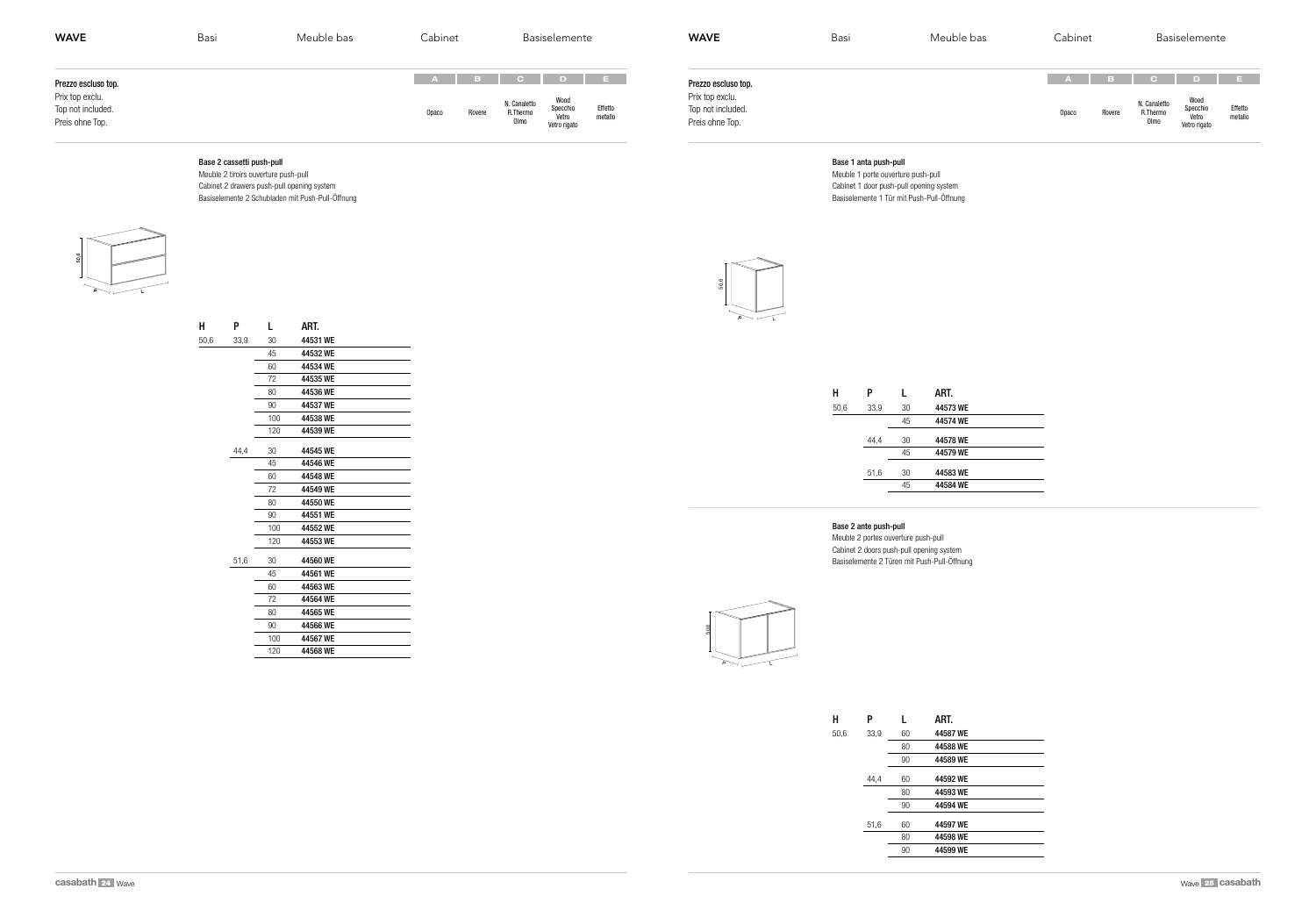$\begin{tabular}{|c|c|c|} \hline \quad \quad & \quad \quad & \quad \quad \\ \hline \quad \quad & \quad \quad & \quad \quad \\ \hline \quad \quad & \quad \quad & \quad \quad \\ \hline \quad \quad & \quad \quad & \quad \quad \\ \hline \quad \quad & \quad \quad & \quad \quad \\ \hline \end{tabular}$ 

## Base 2 cassetti push-pull con sponde in vetro.

80

 $H$ 

Meuble 2 tiroirs ouverture push-pull avec côtés en verre. Cabinet 2 drawers push-pull opening system with glass sides. Basiselemente 2 Schubladen Push-Pull-Öffnung mit Zargen aus Glas.



| <b>WAVE</b>                                                                    | Basi | Meuble bas | Cabinet                  | Basiselemente                                                                                                | <b>WAVE</b>                                                                    | Basi | Meuble bas | Cabinet                         | Basiselemente                                                                                                                                                     |
|--------------------------------------------------------------------------------|------|------------|--------------------------|--------------------------------------------------------------------------------------------------------------|--------------------------------------------------------------------------------|------|------------|---------------------------------|-------------------------------------------------------------------------------------------------------------------------------------------------------------------|
| Prezzo escluso top.<br>Prix top exclu.<br>Top not included.<br>Preis ohne Top. |      |            | A B B<br>Rovere<br>Opaco | C D E<br>Wood<br>N. Canaletto<br>Effetto<br>metallo<br>Specchio<br>R.Thermo<br>Vetro<br>Olmo<br>Vetro rigato | Prezzo escluso top.<br>Prix top exclu.<br>Top not included.<br>Preis ohne Top. |      |            | $\mathbf{A}$<br>Rovere<br>Opaco | $\sqrt{a}$ B $\sqrt{a}$ C $\sqrt{a}$ D $\sqrt{a}$<br>in Bo<br>Wood<br>N. Canaletto<br>Effetto<br>Specchio<br>R.Thermo<br>Olmo<br>metallo<br>Vetro<br>Vetro rigato |

## Base 2 ante push-pull

Meuble 2 portes ouverture push-pull Cabinet 2 doors push-pull opening system Basiselemente 2 Türen mit Push-Pull-Öffnung



#### Base 4 ante push-pull

Meuble 4 portes ouverture push-pull Cabinet 4 doors push-pull opening system Basiselemente 4 Türen mit Push-Pull-Öffnung



| Н  | P    | L   | ART.     |
|----|------|-----|----------|
| 80 | 33,9 | 30  | 44701 WE |
|    |      | 45  | 44702 WE |
|    |      | 60  | 44704 WE |
|    |      | 72  | 44705 WE |
|    |      | 80  | 44706 WE |
|    |      | 90  | 44707 WE |
|    |      | 100 | 44708 WE |
|    |      | 120 | 44709 WE |
|    | 44,4 | 30  | 44715 WE |
|    |      | 45  | 44716 WE |
|    |      | 60  | 44718 WE |
|    |      | 72  | 44719 WE |
|    |      | 80  | 44720 WE |
|    |      | 90  | 44721 WE |
|    |      | 100 | 44722 WE |
|    |      | 120 | 44723 WE |
|    | 51,6 | 30  | 44730 WE |
|    |      | 45  | 44731 WE |
|    |      | 60  | 44733 WE |
|    |      | 72  | 44734 WE |
|    |      | 80  | 44735 WE |
|    |      | 90  | 44736 WE |
|    |      | 100 | 44737 WE |
|    |      | 120 | 44738 WE |
|    |      |     |          |

| ART.     | L  | P    | н  |
|----------|----|------|----|
| 44746 WE | 30 | 33,9 | 80 |
| 44747 WE | 45 |      |    |
| 44751 WE | 30 | 44,4 |    |
| 44752 WE | 45 |      |    |
| 44756 WE | 30 | 51,6 |    |
| 44757 WE | 45 |      |    |
|          |    |      |    |

| н  | P    | L  | ART.     |
|----|------|----|----------|
| 80 | 33,9 | 60 | 44760 WE |
|    |      | 80 | 44761 WE |
|    |      | 90 | 44765 WE |
|    | 44.4 | 60 | 44766 WE |
|    |      | 80 | 44769 WE |
|    |      | 90 | 44767 WE |
|    | 51,6 | 60 | 44770 WE |
|    |      | 80 | 44771 WE |
|    |      | 90 | 44772 WE |
|    |      |    |          |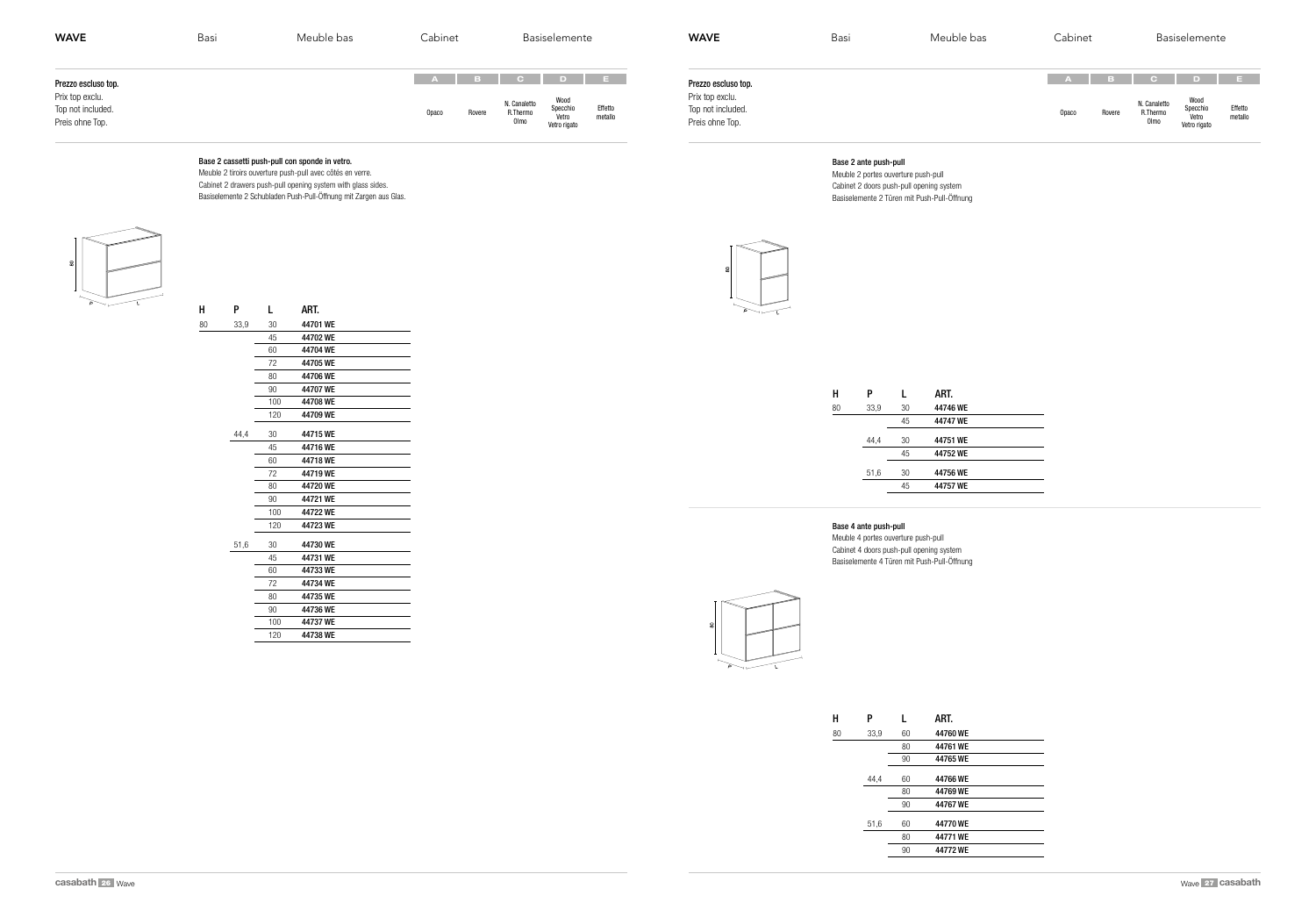Base 2 vani a giorno. Struttura spessore 14 mm.

Meuble 2 niches ouvertes. Structure épaisseur 14 mm. Cabinet 2 open spaces. 14mm thick structure. Basiselemente 2 offenen Räume. Struktur 14 mm stark.

#### Base 2 vani a giorno. Struttura spessore 14 mm.

Meuble 2 niches ouvertes. Structure épaisseur 14 mm. Cabinet 2 open spaces. 14mm thick structure. Basiselemente 2 offenen Räume. Struktur 14 mm stark.





È possibile richiedere l'interno del vano giorno, laccato opaco in un colore diverso dal resto del contenitore, oppure un colore qualsiasi del campionario per le finiture Rovere, Noce Canaletto, Rovere Thermo e Olmo.

| <b>WAVE</b>                                             | Basi | Meuble bas | Cabinet      |        |                                  | Basiselemente |                    | <b>NOTE</b> |
|---------------------------------------------------------|------|------------|--------------|--------|----------------------------------|---------------|--------------------|-------------|
| Prezzo escluso top.                                     |      |            |              |        |                                  |               |                    |             |
| Prix top exclu.<br>Top not included.<br>Preis ohne Top. |      |            | <b>Opaco</b> | Rovere | N. Canaletto<br>R.Thermo<br>Olmo | Wood          | Effetto<br>metallo |             |

Il est possible de demander la partie interne de la niche laquée mat dans une couleur différente du reste du meuble ou de n'importe quel couleur pour la finition Rouvre, Noix Canaletto, Rouvre Thermo et Olmo.

The internal part of the open space can be realized in a mat color even different from the rest of the unit or in any color for the Oak, Canaletto nut, Thermo oak and Olmo finishing.

Das Innen des offenen Fachs, kann in eine andere Farbe als der Rest des Möbels lackiert sein oder in jede Farbe für die Ausführung Eiche, Canaletto Nussbaum, Thermo Eiche oder Olmo.

40 33,9 36 24050 WA

| н    | P    | L  | ART.     |
|------|------|----|----------|
| 50,6 | 33,9 | 36 | 24801 WA |
|      |      | 40 | 24802 WA |
|      |      | 45 | 24803 WA |
|      |      | 60 | 24805 WA |
|      | 44.4 | 36 | 24813 WA |
|      |      | 40 | 24814 WA |
|      |      | 45 | 24815 WA |
|      |      | 60 | 24822 WA |
|      | 51,6 | 36 | 24817 WA |
|      |      | 40 | 24818 WA |
|      |      | 45 | 24819 WA |
|      |      | 60 | 24823 WA |
|      |      |    |          |



| н  | P    | L  | ART.     |
|----|------|----|----------|
| 40 | 33,9 | 36 | 24050 WA |
|    |      | 40 | 24060 WA |
|    |      | 45 | 24061 WA |
|    |      | 60 | 24063 WA |
|    | 44,4 | 36 | 24080 WA |
|    |      | 40 | 24090 WA |
|    |      | 45 | 24091 WA |
|    |      | 60 | 24093 WA |
|    | 51,6 | 36 | 24095 WA |
|    |      | 40 | 24096 WA |
|    |      | 45 | 24097 WA |
|    |      | 60 | 24099 WA |
|    |      |    |          |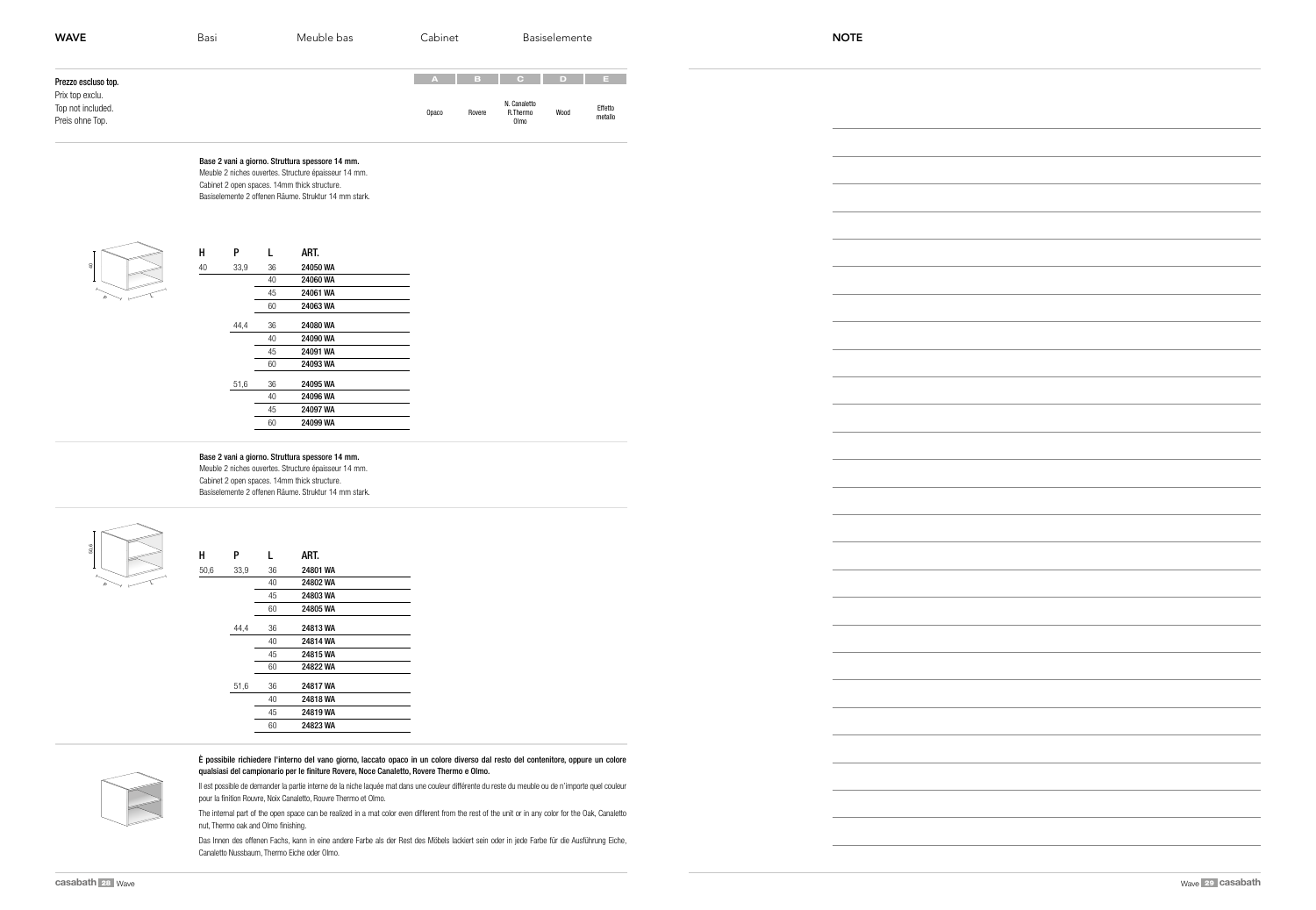# Contenitore 45° 1 cassetto push-pull con sponde in vetro

Containeurs 45° 1 tiroir ouverture push-pull avec côtés en verre 45° container 1 drawer push-pull opening system with glass sides 45° Behälter 1 Schublade mit Push-Pull-Öffnung mit Zargen aus Glas

| <b>WAVE</b> | Contenitori 45° | Containeurs 45° | 45° Containers  |                                  | 45° Behälter                              |                    | <b>WAVE</b> | Contenitori 45° | Containeurs 45° |       | 45° Containers |                                  | 45° Behälter                              |                    |
|-------------|-----------------|-----------------|-----------------|----------------------------------|-------------------------------------------|--------------------|-------------|-----------------|-----------------|-------|----------------|----------------------------------|-------------------------------------------|--------------------|
|             |                 |                 | ABCDE           |                                  |                                           |                    |             |                 |                 |       |                | , а I в I с I'                   | $D \cup E$                                |                    |
|             | H 30 cm         |                 | Opaco<br>Rovere | N. Canaletto<br>R.Thermo<br>Olmo | Wood<br>Specchio<br>Vetro<br>Vetro rigato | Effetto<br>metallo |             | H 30 cm         |                 | Opaco | Rovere         | N. Canaletto<br>R.Thermo<br>Olmo | Wood<br>Specchio<br>Vetro<br>Vetro rigato | Effetto<br>metallo |
|             |                 |                 |                 |                                  |                                           |                    |             |                 |                 |       |                |                                  |                                           |                    |



# Contenitore 45° 2 cassetti push-pull con sponde in vetro

Containeurs 45° 2 tiroirs ouverture push-pull avec côtés en verre 45° container 2 drawers push-pull opening system with glass sides 45° Behälter 2 Schubladen Push-Pull-Öffnung mit Zargen aus Glas

| н  | P    | L   | art.     |
|----|------|-----|----------|
| 30 | 33,9 | 45  | 45102 WE |
|    |      | 60  | 45103 WE |
|    |      | 72  | 45104 WE |
|    |      | 80  | 45105 WE |
|    |      | 90  | 45106 WE |
|    |      | 100 | 45108 WE |
|    |      | 120 | 45107 WE |
|    | 44,4 | 45  | 45112 WE |
|    |      | 60  | 45113 WE |
|    |      | 72  | 45114 WE |
|    |      | 80  | 45115 WE |
|    |      | 90  | 45116 WE |
|    |      | 100 | 45118 WE |
|    |      | 120 | 45117 WE |
|    | 51,6 | 45  | 45122 WE |
|    |      | 60  | 45123 WE |
|    |      | 72  | 45124 WE |
|    |      | 80  | 45125 WE |
|    |      | 90  | 45126 WE |
|    |      | 100 | 45128 WE |
|    |      | 120 | 45127 WE |

| н  | P    | L   | art.     |
|----|------|-----|----------|
| 30 | 33,9 | 90  | 45130 WE |
|    |      | 120 | 45131 WE |
|    |      | 144 | 45132 WE |
|    |      | 160 | 45133 WE |
|    |      | 180 | 45134 WE |
|    |      | 200 | 45136 WE |
|    |      | 240 | 45135 WE |
|    | 44,4 | 90  | 45138 WE |
|    |      | 120 | 45139 WE |
|    |      | 144 | 45140 WE |
|    |      | 160 | 45141 WE |
|    |      | 180 | 45142 WE |
|    |      | 200 | 45144 WE |
|    |      | 240 | 45143 WE |
|    | 51,6 | 90  | 45146 WE |
|    |      | 120 | 45147 WE |
|    |      | 144 | 45148 WE |
|    |      | 160 | 45149 WE |
|    |      | 180 | 45150 WE |
|    |      | 200 | 45152 WE |
|    |      | 240 | 45151 WE |
|    |      |     |          |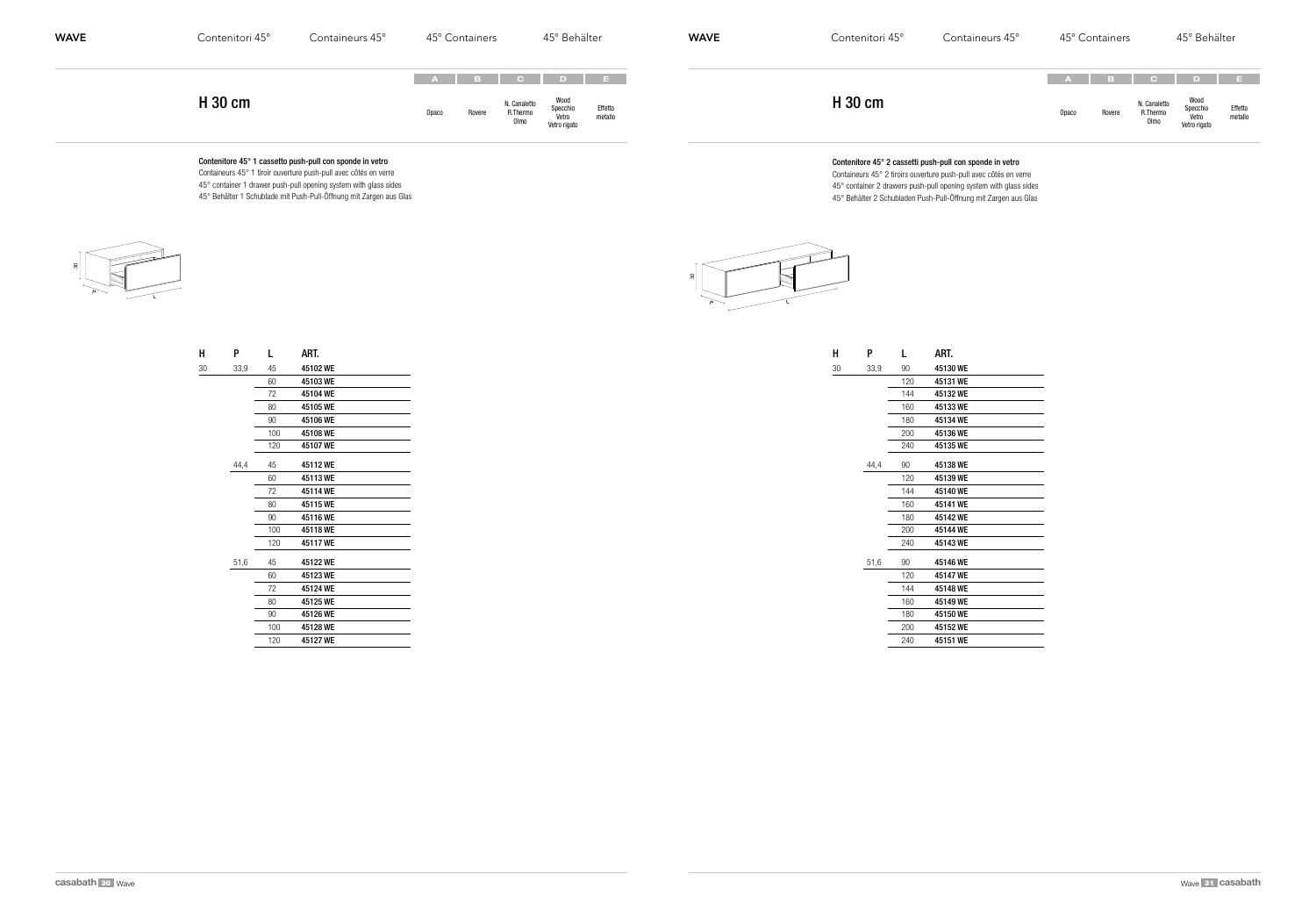# Contenitore 45° 3 cassetti push-pull con sponde in vetro

Containeurs 45° 3 tiroirs ouverture push-pull avec côtés en verre 45° container 3 drawers push-pull opening system with glass sides 45° Behälter 3 Schubladen Push-Pull-Öffnung mit Zargen aus Glas





#### È possibile richiedere l'interno del vano giorno, laccato opaco in un colore diverso dal resto del contenitore, oppure un colore qualsiasi del campionario per le finiture Rovere, Noce Canaletto, Rovere Thermo e Olmo.

- Il est possible de demander la partie interne de la niche laquée mat dans une couleur différente du reste du meuble ou de n'importe quel couleur
- The internal part of the open space can be realized in a mat color even different from the rest of the unit or in any color for the Oak, Canaletto

pour la finition Rouvre, Noix Canaletto, Rouvre Thermo et Olmo. nut, Thermo oak and Olmo finishing.

| <b>WAVE</b> | Contenitori 45° | Containeurs 45° | 45° Containers                           |        |                                  | 45° Behälter                              |                    | <b>WAVE</b> | Contenitori 45° | Containeurs 45° |       | 45° Containers |                                               | 45° Behälter |                    |
|-------------|-----------------|-----------------|------------------------------------------|--------|----------------------------------|-------------------------------------------|--------------------|-------------|-----------------|-----------------|-------|----------------|-----------------------------------------------|--------------|--------------------|
|             | H 30 cm         |                 | $A \mid B \mid C \mid D \mid E$<br>Opaco | Rovere | N. Canaletto<br>R.Thermo<br>Olmo | Wood<br>Specchio<br>Vetro<br>Vetro rigato | Effetto<br>metallo |             | H 40 cm         |                 | Opaco | Rovere         | A B C D E<br>N. Canaletto<br>R.Thermo<br>Olmo | Wood         | Effetto<br>metallo |
|             |                 |                 |                                          |        |                                  |                                           |                    |             |                 |                 |       |                |                                               |              |                    |

Das Innen des offenen Fachs, kann in eine andere Farbe als der Rest des Möbels lackiert sein oder in jede Farbe für die Ausführung Eiche, Canaletto Nussbaum, Thermo Eiche oder Olmo.



Gli spessori riportati si riferiscono agli elementi montati in una composizione Les épaisseurs indiquées se réfèrent aux éléments montés dans une composition

The thicknesses quoted refer to the containers placed in a composition.

- 
- Se i contenitori vengono istallati da soli a parete, la struttura avrà sempre uno spessore di 19 mm
	-
- Quand les meubles sont installés au mur comme pièces séparées, l'épaisseur est toujours de 19 mm
	-
- If the containers are installed on the wall as separate pieces, the structure will always have a thickness of 19 mm
- Die angegebenen Stärken beziehen sich auf die Behälter, die in einer Komposition installiert werden.
- Wenn die Behälter als einzelne Elemente an der Wand installiert sind, wird die Struktur immer 19 mm stark sein.
- Contenitore 45° 2 vani a giorno. Struttura spessore 14 mm.
- Containeurs 45° 2 niches ouvertes. Structure épaisseur 14 mm. 45° container 2 open spaces. 14mm thick structure. 45° Behälter 2 offenen Räume. Struktur 14 mm stark.

| н  | P    | L   | ART.     |  |
|----|------|-----|----------|--|
| 30 | 33,9 | 135 | 45155 WE |  |
|    |      | 180 | 45156 WE |  |
|    |      | 216 | 45157 WE |  |
|    |      | 240 | 45158 WE |  |
|    |      | 270 | 45159 WE |  |
|    | 44,4 | 135 | 45164 WE |  |
|    |      | 180 | 45165 WE |  |
|    |      | 216 | 45166 WE |  |
|    |      | 240 | 45167 WE |  |
|    |      | 270 | 45168 WE |  |
|    | 51,6 | 135 | 45172 WE |  |
|    |      | 180 | 45173 WE |  |
|    |      | 216 | 45174 WE |  |
|    |      | 240 | 45175 WE |  |
|    |      | 270 | 45176 WE |  |
|    |      |     |          |  |

| н  | P    |    | ART.      |  |
|----|------|----|-----------|--|
| 40 | 33,9 | 36 | 080130 WA |  |
|    |      | 40 | 080131 WA |  |
|    |      | 45 | 080132 WA |  |
|    |      | 60 | 080134 WA |  |
|    | 44,4 | 36 | 080135 WA |  |
|    |      | 40 | 080136 WA |  |
|    |      | 45 | 080137 WA |  |
|    |      | 60 | 080139 WA |  |
|    | 51,6 | 36 | 080160 WA |  |
|    |      | 40 | 080161 WA |  |
|    |      | 45 | 080162 WA |  |
|    |      | 60 | 080164 WA |  |
|    |      |    |           |  |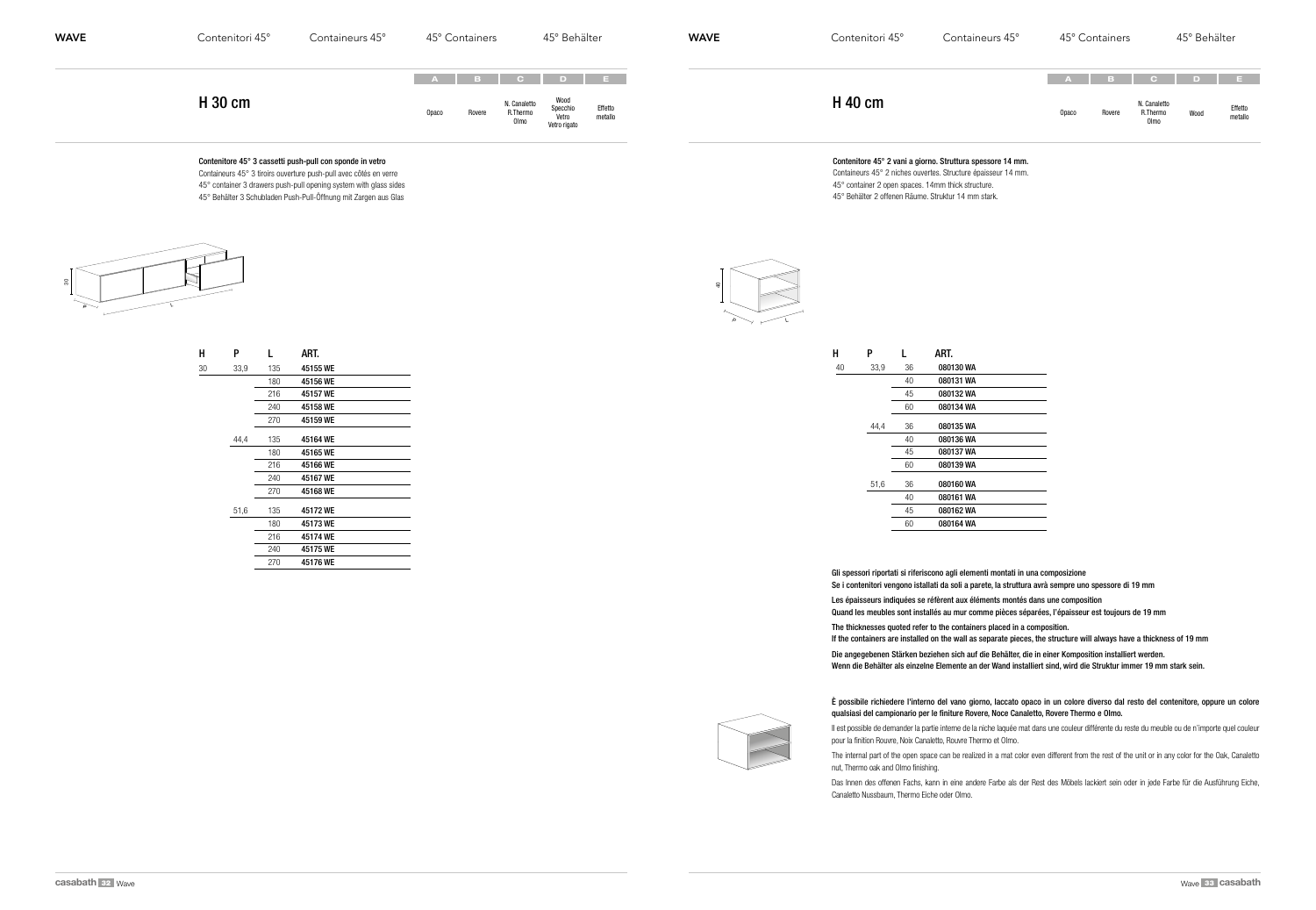# Contenitore 45° 1 cassetto push-pull con sponde in vetro

Containeurs 45° 1 tiroir ouverture push-pull avec côtés en verre 45° container 1 drawer push-pull opening system with glass sides 45° Behälter 1 Schublade Push-Pull-Öffnung mit Zargen aus Glas



| <b>WAVE</b> | Contenitori 45° | Containeurs 45° | 45° Containers                                                   | 45° Behälter                                                    | <b>WAVE</b> | Contenitori 45° | Containeurs 45° |                    | 45° Containers |                                  | 45° Behälter                                     |                    |
|-------------|-----------------|-----------------|------------------------------------------------------------------|-----------------------------------------------------------------|-------------|-----------------|-----------------|--------------------|----------------|----------------------------------|--------------------------------------------------|--------------------|
|             | H 40 cm         |                 | A B C D E<br>N. Canaletto<br>R.Thermo<br>Opaco<br>Rovere<br>Olmo | Wood<br>Effetto<br>metallo<br>Specchio<br>Vetro<br>Vetro rigato |             | <b>H</b> 40 cm  |                 | $A$ B $c$<br>Opaco | Rovere         | N. Canaletto<br>R.Thermo<br>Olmo | D E<br>Wood<br>Specchio<br>Vetro<br>Vetro rigato | Effetto<br>metallo |
|             |                 |                 |                                                                  |                                                                 |             |                 |                 |                    |                |                                  |                                                  |                    |

# Contenitore 45° 1 cassetto con sponde in vetro e cassetto interno

Containeurs 45° 1 tiroir avec côtés en verre et tiroir interne

45° container 1 drawer with glass sides and inner drawer

45° Behälter 1 Schublade mit Zargen aus Glas und Innenschublade

| $\overline{a}$ |  |
|----------------|--|
|                |  |

| н  | P    | L   | ART.     |
|----|------|-----|----------|
| 40 | 33,9 | 45  | 45332 WE |
|    |      | 60  | 45333 WE |
|    |      | 72  | 45334 WE |
|    |      | 80  | 45335 WE |
|    |      | 90  | 45336 WE |
|    |      | 100 | 45338 WE |
|    |      | 120 | 45337 WE |
|    | 44,4 | 45  | 45342 WE |
|    |      | 60  | 45343 WE |
|    |      | 72  | 45344 WE |
|    |      | 80  | 45345 WE |
|    |      | 90  | 45346 WE |
|    |      | 100 | 45348 WE |
|    |      | 120 | 45347 WE |
|    | 51,6 | 45  | 45352 WE |
|    |      | 60  | 45353 WE |
|    |      | 72  | 45354 WE |
|    |      | 80  | 45355 WE |
|    |      | 90  | 45356 WE |
|    |      | 100 | 45358 WE |
|    |      | 120 | 45357 WE |

| н  | P    | L   | art.     |
|----|------|-----|----------|
| 40 | 33,9 | 45  | 45302 WE |
|    |      | 60  | 45303 WE |
|    |      | 72  | 45304 WE |
|    |      | 80  | 45305 WE |
|    |      | 90  | 45306 WE |
|    |      | 100 | 45308 WE |
|    |      | 120 | 45307 WE |
|    | 44,4 | 45  | 45312 WE |
|    |      | 60  | 45313 WE |
|    |      | 72  | 45314 WE |
|    |      | 80  | 45315 WE |
|    |      | 90  | 45316 WE |
|    |      | 100 | 45318 WE |
|    |      | 120 | 45317 WE |
|    | 51,6 | 45  | 45322 WE |
|    |      | 60  | 45323 WE |
|    |      | 72  | 45324 WE |
|    |      | 80  | 45325 WE |
|    |      | 90  | 45326 WE |
|    |      | 100 | 45328 WE |
|    |      | 120 | 45327 WE |
|    |      |     |          |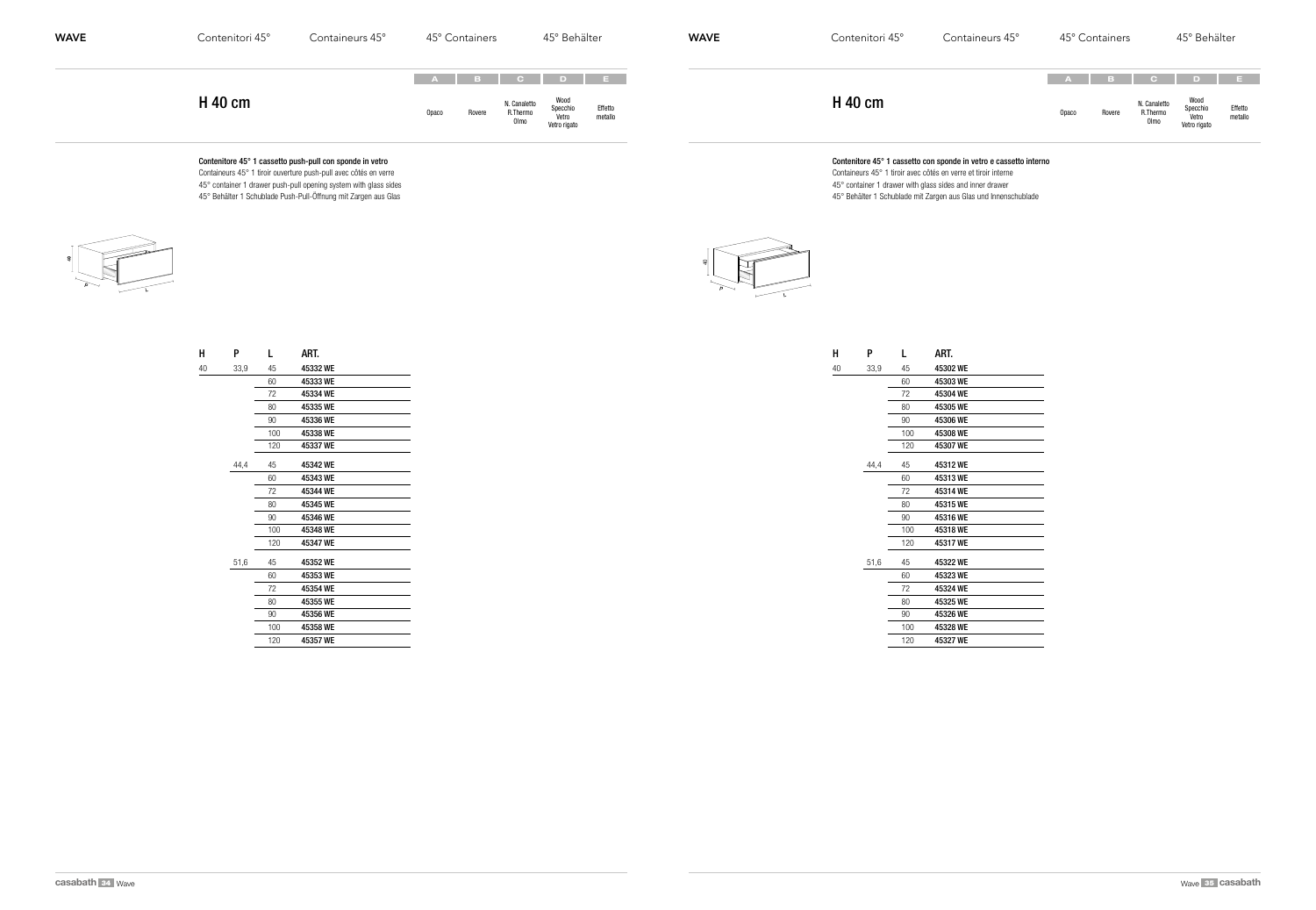# Contenitore 45° 2 cassetti push-pull con sponde in vetro

Containeurs 45° 2 tiroirs ouverture push-pull avec côtés en verre 45° container 2 drawers push-pull opening system with glass sides 45° Behälter 2 Schubladen Push-Pull-Öffnung mit Zargen aus Glas



*Cassetto interno opzionale 120 punti Tiroir interne opzionale 120 points Possible inner drawer 120 points Innenschublade möglich 120 Punkte*

| <b>WAVE</b> | Contenitori 45° | Containeurs 45° | 45° Containers |        |                                  | 45° Behälter                              |                    | <b>WAVE</b> | Contenitori 45° | Containeurs 45° |       | 45° Containers |                                  | 45° Behälter                              |                    |
|-------------|-----------------|-----------------|----------------|--------|----------------------------------|-------------------------------------------|--------------------|-------------|-----------------|-----------------|-------|----------------|----------------------------------|-------------------------------------------|--------------------|
|             |                 |                 | A B C D E      |        |                                  |                                           |                    |             |                 |                 |       |                |                                  | ABCO DE                                   |                    |
|             | <b>H</b> 40 cm  |                 | Opaco          | Rovere | N. Canaletto<br>R.Thermo<br>Olmo | Wood<br>Specchio<br>Vetro<br>Vetro rigato | Effetto<br>metallo |             | <b>H</b> 40 cm  |                 | Opaco | Rovere         | N. Canaletto<br>R.Thermo<br>Olmo | Wood<br>Specchio<br>Vetro<br>Vetro rigato | Effetto<br>metallo |

Contenitore 45° 3 cassetti push-pull con sponde in vetro Containeurs 45° 3 tiroirs ouverture push-pull avec côtés en verre 45° container 3 drawers push-pull opening system with glass sides 45° Behälter 3 Schubladen Push-Pull-Öffnung mit Zargen aus Glas

*Cassetto interno opzionale 120 punti Tiroir interne opzionale 120 points Possible inner drawer 120 points Innenschublade möglich 120 Punkte*



| н  | P    | L   | ART.     |
|----|------|-----|----------|
| 40 | 33,9 | 90  | 45402 WE |
|    |      | 120 | 45403 WE |
|    |      | 144 | 45404 WE |
|    |      | 160 | 45405 WE |
|    |      | 180 | 45406 WE |
|    |      | 200 | 45408 WE |
|    |      | 240 | 45407 WE |
|    | 44,4 | 90  | 45412 WE |
|    |      | 120 | 45413 WE |
|    |      | 144 | 45414 WE |
|    |      | 160 | 45415 WE |
|    |      | 180 | 45416 WE |
|    |      | 200 | 45425 WE |
|    |      | 240 | 45417 WE |
|    | 51,6 | 90  | 45418 WE |
|    |      | 120 | 45419 WE |
|    |      | 144 | 45420 WE |
|    |      | 160 | 45421 WE |
|    |      | 180 | 45422 WE |
|    |      | 200 | 45424 WE |
|    |      | 240 | 45423 WE |
|    |      |     |          |

| н  | P    | L   | ART.     |
|----|------|-----|----------|
| 40 | 33,9 | 135 | 45432 WE |
|    |      | 180 | 45433 WE |
|    |      | 216 | 45434 WE |
|    |      | 240 | 45435 WE |
|    |      | 270 | 45436 WE |
|    | 44,4 | 135 | 45440 WE |
|    |      | 180 | 45441 WE |
|    |      | 216 | 45442 WE |
|    |      | 240 | 45443 WE |
|    |      | 270 | 45444 WE |
|    | 51,6 | 135 | 45448 WE |
|    |      | 180 | 45449 WE |
|    |      | 216 | 45450 WE |
|    |      | 240 | 45451 WE |
|    |      | 270 | 45452 WE |
|    |      |     |          |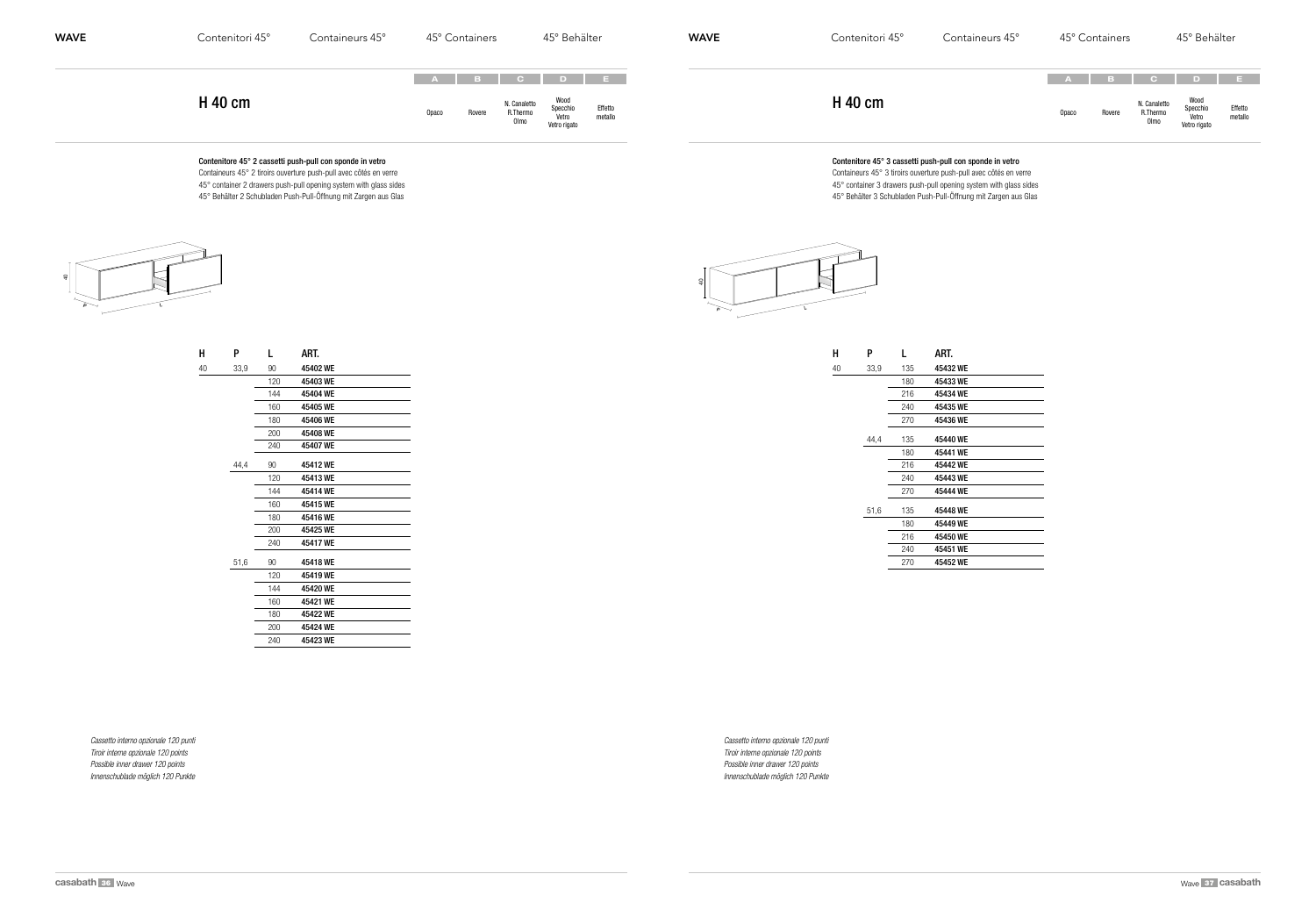#### Pensile struttura a 45°, 1 anta apertura push-pull. 1 ripiano in vetro. Anta con telaio in alluminio 4mm.

Meuble haut structure à 45° 1 porte ouverture push-pull. 1 étagère en verre. Porte avec structure en aluminium 4mm 45° wall cabinet 1 door with push-pull opening system. 1 glass shelf. Door with 4mm aluminum structure. Hängeschrank 45° Struktur, 1 Tür Push-Pull. 1 Einlegeboden aus Glas. Tür mit einer Struktur aus Aluminium 4mm.

#### Pensile struttura a 45°, 2 ante apertura push-pull. 1 ripiano in vetro. Anta con telaio in alluminio 4mm.

| <b>WAVE</b> | Pensili | Meuble hauts | Meuble hauts |        | Hängeschrank<br><b>WAVE</b>                   |                                           |                    |  | Pensili | Meub |
|-------------|---------|--------------|--------------|--------|-----------------------------------------------|-------------------------------------------|--------------------|--|---------|------|
|             |         |              | Opaco        | Rovere | A B C D E<br>N. Canaletto<br>R.Thermo<br>Olmo | Wood<br>Specchio<br>Vetro<br>Vetro rigato | Effetto<br>metallo |  |         |      |
|             |         |              |              |        |                                               |                                           |                    |  |         |      |

Meuble haut structure à 45° 2 portes ouverture push-pull. 1 étagère en verre.Porte avec structure en aluminium 4mm 45° wall cabinet 2 doors with push-pull opening system. 1 glass shelf.Door with 4mm aluminum structure. Hängeschrank 45° Struktur, 2 Türen Push-Pull. 1 Einlegeboden aus Glas. Tür mit einer Struktur aus Aluminium 4mm.

Pensile struttura a 45°, 1 anta apertura push-pull. 1 ripiano in vetro. Anta con telaio in alluminio 4mm. Meuble haut structure à 45° 1 porte ouverture push-pull. 1 étagère en verre. Porte avec structure en aluminium 4mm 45° wall cabinet 1 door with push-pull opening system. 1 glass shelf. Door with 4mm aluminum structure. Hängeschrank 45° Struktur, 1 Tür Push-Pull. 1 Einlegeboden aus Glas. Tür mit einer Struktur aus Aluminium 4mm.









#### Pensile struttura a 45°, 2 ante apertura push-pull. 1 ripiano in vetro. Anta con telaio in alluminio 4mm.

Meuble haut structure à 45° 2 portes ouverture push-pull. 1 étagère en verre.Porte avec structure en aluminium 4mm



Hängeschrank 45° Struktur, 2 Türen Push-Pull. 1 Einlegeboden aus Glas. Tür mit einer Struktur aus Aluminium 4mm.

#### Pensile struttura a 45°, 2 ante apertura push-pull. 2 ripiani in vetro, 1 ripiano in legno. Anta con telaio in alluminio 4mm.

Meuble haut structure à 45° 2 portes ouverture push-pull. 2 étagères/verre, 1 étagère/bois. Porte avec structure en aluminium 4mm 45° wall cabinet 2 doors with push-pull opening system. 2 glass shelves, 1 wooden shelf. Door with 4mm aluminum structure. Hängeschrank 45° Struktur, 2 Türen Push-Pull. 2 Einlegeböden/Glas, 1 Einlegeboden/Holz. Tür mit einer Struktur aus Aluminium 4mm.

Pensile struttura a 45°, 1 anta apertura push-pull. 2 ripiani in vetro. Anta con telaio in alluminio 4mm.

Meuble haut structure à 45° 1 porte ouverture push-pull. 2 étagères en verre. Porte avec structure en aluminium 4mm 45° wall cabinet 1 door with push-pull opening system. 2 glass shelves. Door with 4mm aluminum structure. Hängeschrank 45° Struktur, 1 Tür Push-Pull. 2 Einlegeböden aus Glas. Tür mit einer Struktur aus Aluminium 4mm.



 $19,4$ 



76

| Н  |      |    | ART.     |  |
|----|------|----|----------|--|
| 40 | 19.4 | 30 | 47301 WE |  |
|    |      | 40 | 47302 WE |  |
|    |      |    |          |  |

|    | D    |    | ART.     |
|----|------|----|----------|
| 40 | 19.4 | 60 | 47305 WE |
|    |      | 80 | 47306 WE |

| Н  | D    |    | ART.     |  |
|----|------|----|----------|--|
| 50 | 19.4 | 30 | 47401 WE |  |
|    |      | 40 | 47402 WE |  |
|    |      |    |          |  |

| н  | D    |    | ART.     |
|----|------|----|----------|
| 50 | 19.4 | 60 | 47405 WE |
|    |      | 80 | 47406 WE |

| ART.     |    | P    | н  |
|----------|----|------|----|
| 47701 WE | 30 | 19.4 | 76 |
| 47702 WE | 40 |      |    |
|          |    |      |    |

| ART.     |    | D    | н  |  |
|----------|----|------|----|--|
| 47705 WE | 30 | 19.4 | 76 |  |
| 47706 WE | 40 |      |    |  |
|          |    |      |    |  |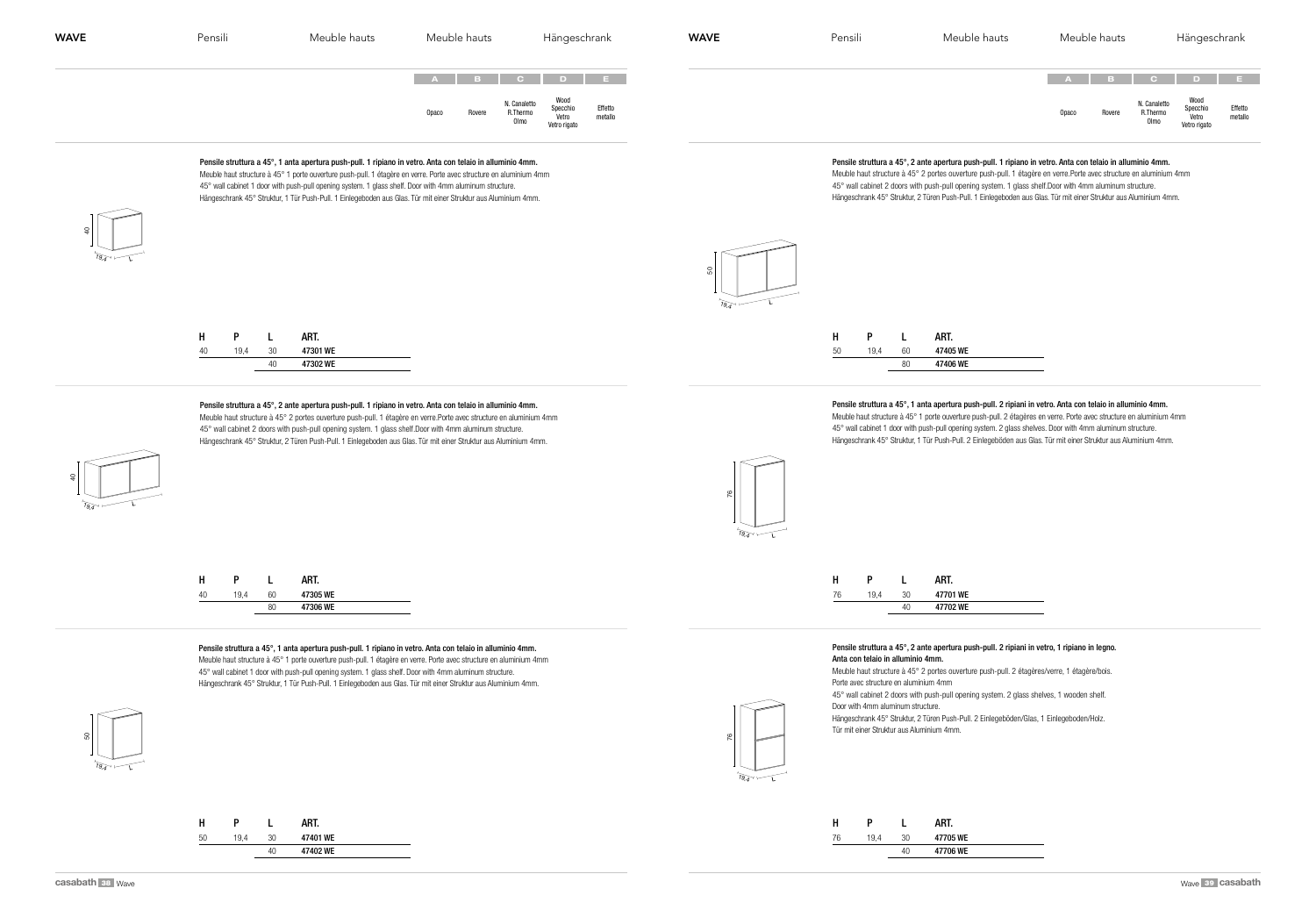

#### Pensile struttura a 45°, 2 ante apertura push-pull. 2 ripiani in vetro. Anta con telaio in alluminio 4mm. Meuble haut structure à 45° 2 portes ouverture push-pull. 2 étagères en verre.Porte avec structure en aluminium 4mm

## Pensile struttura a 45°, 4 ante apertura push-pull. 2 ripiani in vetro, 1 ripiano in legno. Anta con telaio in alluminio 4mm.

45° wall cabinet 2 doors with push-pull opening system. 2 glass shelves. Door with 4mm aluminum structure. Hängeschrank 45° Struktur, 2 Türen Push-Pull. 2 Einlegeböden aus Glas. Tür mit einer Struktur aus Aluminium 4mm.

Meuble haut structure à 45° 4 portes ouverture push-pull. 2 étagères/verre, 1 étagère/bois. Porte avec structure en aluminium 4mm



| <b>WAVE</b> | Pensili | Meuble hauts |              | Meuble hauts | Hängeschrank                                  |                                           | <b>WAVE</b>        | Colonne | Cold |  |
|-------------|---------|--------------|--------------|--------------|-----------------------------------------------|-------------------------------------------|--------------------|---------|------|--|
|             |         |              | <b>Opaco</b> | Rovere       | A B C D E<br>N. Canaletto<br>R.Thermo<br>Olmo | Wood<br>Specchio<br>Vetro<br>Vetro rigato | Effetto<br>metallo |         |      |  |

45° wall cabinet 4 doors with push-pull opening system. 2 glass shelves, 1 wooden shelf. Door with 4mm aluminum structure.

Hängeschrank 45° Struktur, 4 Türen Push-Pull. 2 Einlegeböden/Glas, 1 Einlegeboden/Holz. Tür mit einer Struktur aus Aluminium 4mm.









# Colonna 4 vani a giorno. Struttura spessore 14 mm.

Colonne 4 niches ouvertes. Structure épaisseur 14 mm. 4 open spaces cupboard. Structure thickness 14 mm. Hochschrank 4 offenen Ablagen. Struktur Stärke 14 mm.

## Colonna 5 vani a giorno. Struttura spessore 14 mm.

Colonne 5 niches ouvertes. Structure épaisseur 14 mm. 5 open spaces cupboard. Structure thickness 14 mm. Hochschrank 5 offenen Ablagen. Struktur Stärke 14 mm.

#### Colonna 6 vani a giorno. Struttura spessore 14 mm.

Colonne 6 niches ouvertes. Structure épaisseur 14 mm. 6 open spaces cupboard. Structure thickness 14 mm. Hochschrank 6 offenen Ablagen. Struktur Stärke 14 mm.







|    | D    |    | ART.     |
|----|------|----|----------|
| 76 | 19.4 | 60 | 47710 WE |
|    |      | 80 | 47711 WE |
|    |      |    |          |

|    | D    |    | ART.     |
|----|------|----|----------|
| 76 | 19.4 | 60 | 47714 WE |
|    |      | 80 | 47715 WE |



152 18 30 7802 TD 32,5 30 7803 TD H P L ART.

| н   | P    |    | ART.    |
|-----|------|----|---------|
| 120 | 18   | 30 | 7800 TD |
|     | 32,5 | 30 | 7801 TD |
|     |      |    |         |

| н   | P    | L  | ART.    |
|-----|------|----|---------|
| 180 | 18   | 30 | 7804 TD |
|     | 32,5 | 30 | 7805 TD |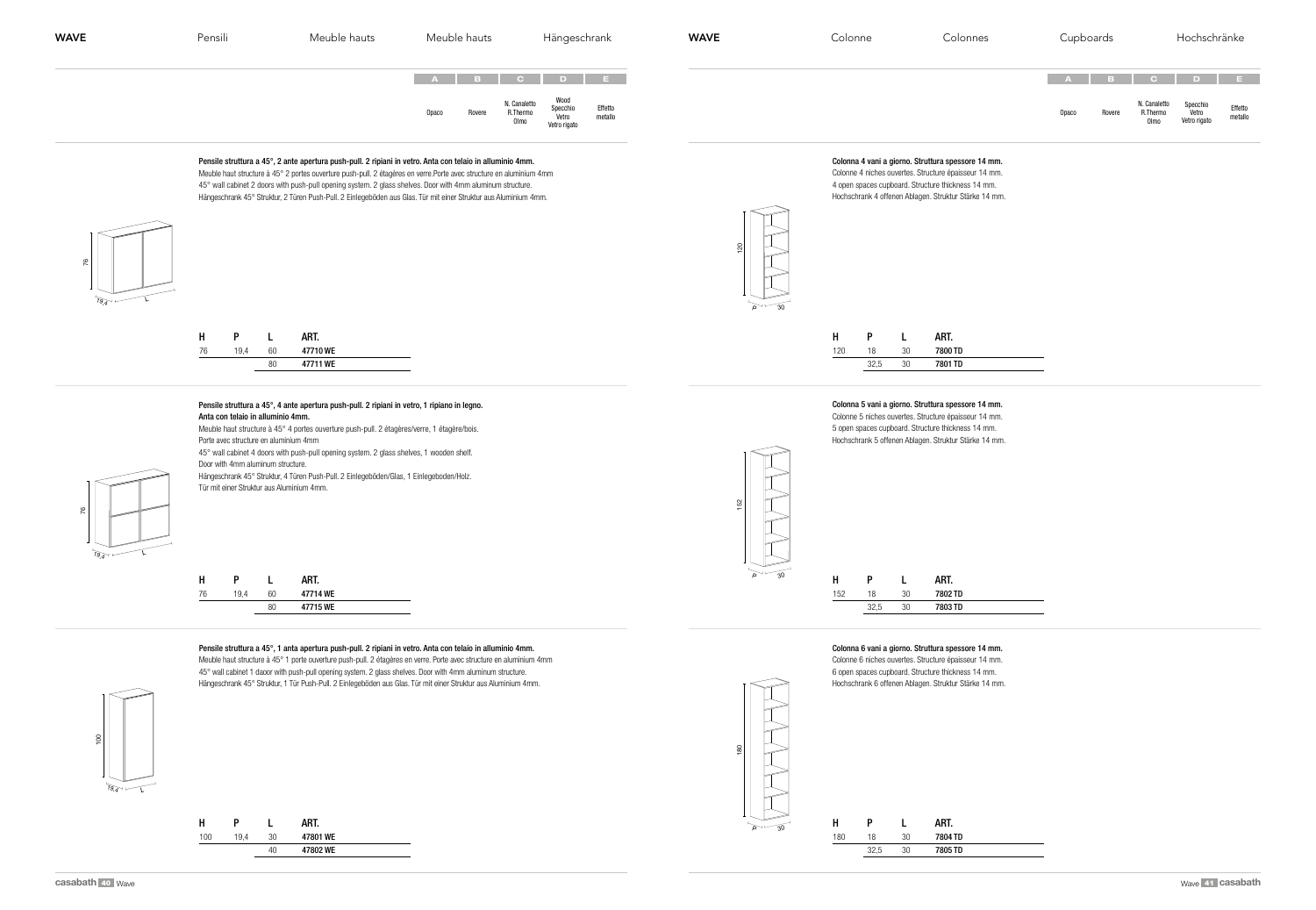# Colonna struttura a 45°, 1 anta push-pull. 3 ripiani in vetro. Anta con telaio in alluminio 4mm.

Colonne structure à 45° 1 porte ouverture push-pull. 3 étagères en verre. Porte avec structure en aluminium 4mm. 45° cupboard 1 door push-pull opening system. 3 glass shelves. Door with 4mm aluminum structure. 45° Struktur Hochschrank, 1 Tür Push-Pull. 3 Einlegeböden aus Glas. Tür mit einer Struktur aus Aluminium 4mm.

#### Colonna struttura a 45°, 2 ante push-pull. 3 ripiani in vetro. Anta con telaio in alluminio 4mm.

Colonne structure à 45° 2 portes ouverture push-pull. 3 étagères en verre. Porte avec structure en aluminium 4mm. 45° cupboard 2 doors push-pull opening system. 3 glass shelves. Door with 4mm aluminum structure. 45° Struktur Hochschrank, 2 Türen Push-Pull. 3 Einlegeböden aus Glas. Tür mit einer Struktur aus Aluminium 4mm.

Colonna struttura a 45°, 1 anta push-pull. 4 ripiani in vetro. Anta con telaio in alluminio 4mm.

Colonne structure à 45° 1 porte ouverture push-pull. 4 étagères en verre. Porte avec structure en aluminium 4mm.

45° cupboard 1 door push-pull opening system. 4 glass shelves. Door with 4mm aluminum structure. 45° Struktur Hochschrank, 1 Tür Push-Pull. 4 Einlegeböden aus Glas. Tür mit einer Struktur aus Aluminium 4mm.



# P 152



| <b>WAVE</b> | Colonne | Colonnes | Cupboards       | Hochschränke                                                                                              | <b>WAVE</b> | Colonne | Colonnes | Cupboards |        |                                                              | Hochschränke |                    |
|-------------|---------|----------|-----------------|-----------------------------------------------------------------------------------------------------------|-------------|---------|----------|-----------|--------|--------------------------------------------------------------|--------------|--------------------|
|             |         |          |                 | A B C D E                                                                                                 |             |         |          |           |        |                                                              | A B C D E    |                    |
|             |         |          | Opaco<br>Rovere | N. Canaletto<br>R. Thermo<br>Specchio<br>Vetro<br>Vetro rigato<br>Effetto<br><sub>0</sub> metallo<br>Olmo |             |         |          | Opaco     | Rovere | N. Canaletto Specchio<br>R.Thermo Vetro<br>Olmo Vetro rigato |              | Effetto<br>metallo |

Colonna struttura a 45°, 2 ante push-pull. 4 ripiani in vetro, 1 ripiano in legno. Anta con telaio in alluminio 4mm.

Colonne structure à 45° 2 portes ouverture push-pull. 4 étagères/verre, 1 étagère/bois. Porte avec structure en aluminium 4mm 45° cupboard 2 doors push-pull opening system. 4 glass shelves, 1 wooden shelf. Door with 4mm aluminum structure. 45° Struktur Hochschrank, 2 Türen mit Push-Pull-Öffnung. 4 Einlegeböden/Glas, 1 Einlegeboden/Holz. Tür mit einer Struktur aus Aluminium 4mm.

Colonna struttura a 45°, 2 ante push-pull. 4 ripiani in vetro, 1 ripiano in legno. Anta con telaio in alluminio 4mm.

Colonne structure à 45° 2 portes ouverture push-pull. 4 étagères/verre, 1 étagère/bois. Porte avec structure en aluminium 4mm 45° cupboard 2 doors push-pull opening system. 4 glass shelves, 1 wooden shelf. Door with 4mm aluminum structure. 45° Struktur Hochschrank, 2 Türen mit Push-Pull-Öffnung. 4 Einlegeböden/Glas, 1 Einlegeboden/Holz. Tür mit einer Struktur aus Aluminium 4mm.

Colonna struttura a 45°, 4 ante push-pull. 4 ripiani in vetro, 1 ripiano in legno. Anta con telaio in alluminio 4mm.

Colonne structure à 45° 4 portes ouverture push-pull. 4 étagères/verre, 1 étagère/bois. Porte avec structure en aluminium 4mm 45° cupboard 4 doors push-pull opening system. 4 glass shelves, 1 wooden shelf. Door with 4mm aluminum structure. 45° Struktur Hochschrank, 4 Türen mit Push-Pull-Öffnung. 4 Einlegeböden/Glas, 1 Einlegeboden/Holz. Tür mit einer Struktur aus Aluminium 4mm.







| н   | P    |    | ART.     |  |
|-----|------|----|----------|--|
| 120 | 19,4 | 30 | 48201 WE |  |
|     |      | 40 | 48202 WE |  |
|     | 33,9 | 30 | 48205 WE |  |
|     |      | 40 | 48206 WE |  |
|     |      |    |          |  |

# 80 48215 WE

120 19,4 60 48210 WE 80 48211 WE 33,9 60 48214 WE H P L ART.

| н   | P    |    | ART.     |  |
|-----|------|----|----------|--|
| 152 | 19,4 | 30 | 48301 WE |  |
|     |      | 40 | 48302 WE |  |
|     | 33,9 | 30 | 48305 WE |  |
|     |      | 40 | 48306 WE |  |
|     |      |    |          |  |

| ART.     |    | P    | н   |
|----------|----|------|-----|
| 48310 WE | 30 | 19,4 | 152 |
| 48311 WE | 40 |      |     |
| 48314 WE | 30 | 33.9 |     |
| 48315 WE | 40 |      |     |
|          |    |      |     |

| н   | P    | L  | ART.     |
|-----|------|----|----------|
| 152 | 19,4 | 60 | 48318 WE |
|     |      | 80 | 48319 WE |
|     | 33,9 | 60 | 48322 WE |
|     |      | 80 | 48323 WE |
|     |      |    |          |

|     | P    | L  | ART.     |
|-----|------|----|----------|
| 152 | 19,4 | 60 | 48326 WE |
|     |      | 80 | 48327 WE |
|     | 33,9 | 60 | 48330 WE |
|     |      | 80 | 48331 WE |
|     |      |    |          |